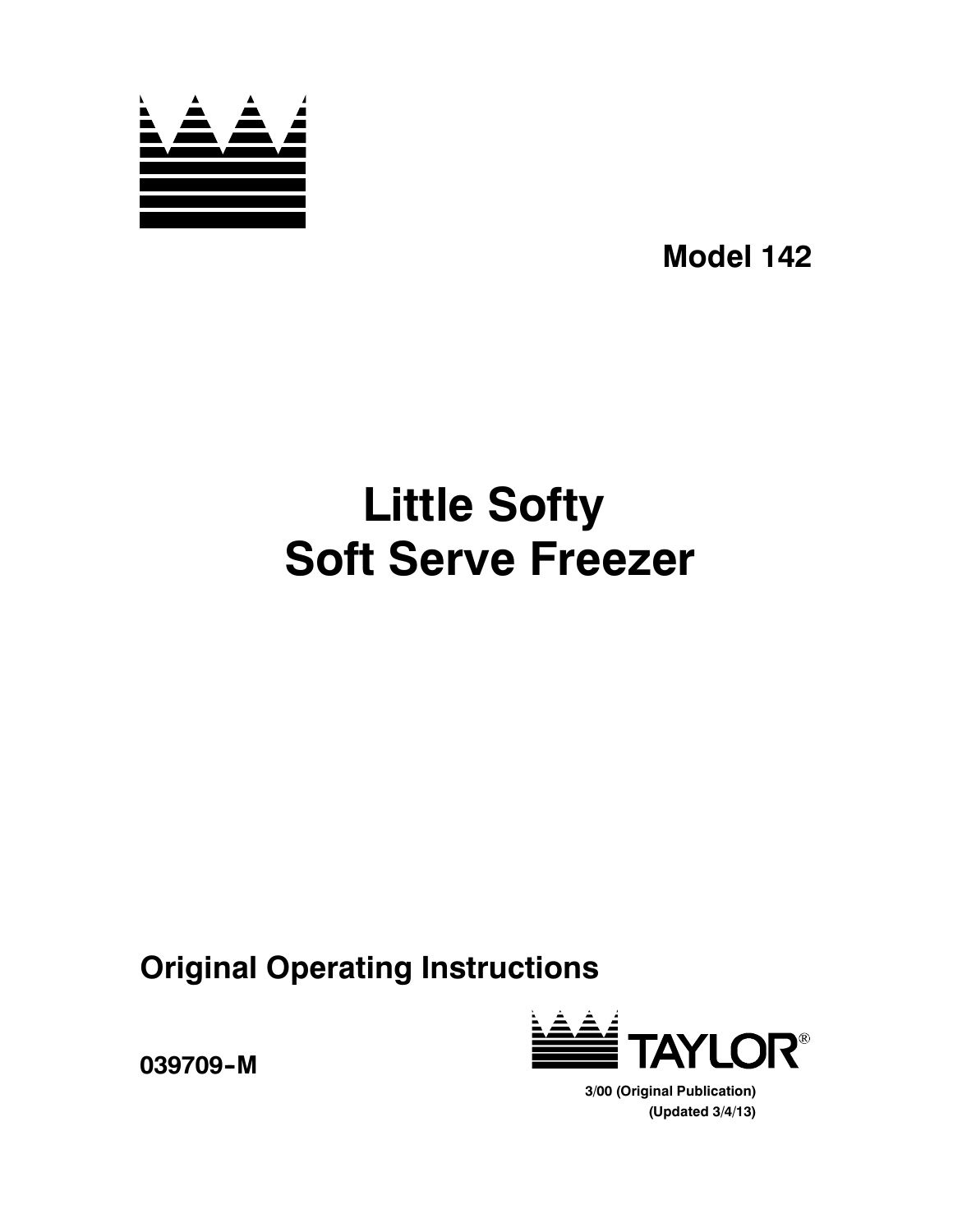

# **Table of Contents**

| <b>Section 1</b> |                                                                                    | 1              |
|------------------|------------------------------------------------------------------------------------|----------------|
|                  |                                                                                    | 1              |
|                  |                                                                                    | 1              |
|                  |                                                                                    | 1              |
|                  |                                                                                    | $\overline{2}$ |
|                  | Electrical Hook-up Installation<br>For 60 Cycle, 1 PH, Supplied With Cord and Plug | 3              |
|                  |                                                                                    | 3              |
| <b>Section 2</b> |                                                                                    | 4              |
| <b>Section 3</b> |                                                                                    | 5              |
| <b>Section 4</b> | Operator Parts Identification                                                      | $\overline{7}$ |
| <b>Section 5</b> |                                                                                    | 8              |
|                  |                                                                                    | 8              |
|                  |                                                                                    | 8              |
|                  |                                                                                    | 9              |
|                  |                                                                                    | 9              |
|                  |                                                                                    | 9              |
|                  |                                                                                    | 9              |
|                  |                                                                                    | 9              |
| <b>Section 6</b> |                                                                                    | 10             |
|                  |                                                                                    | 10             |
|                  |                                                                                    | 13             |
|                  |                                                                                    | 15             |
|                  |                                                                                    | 16             |
|                  |                                                                                    | 16             |
|                  | Draining Product From the Freezing Cylinder                                        | 16             |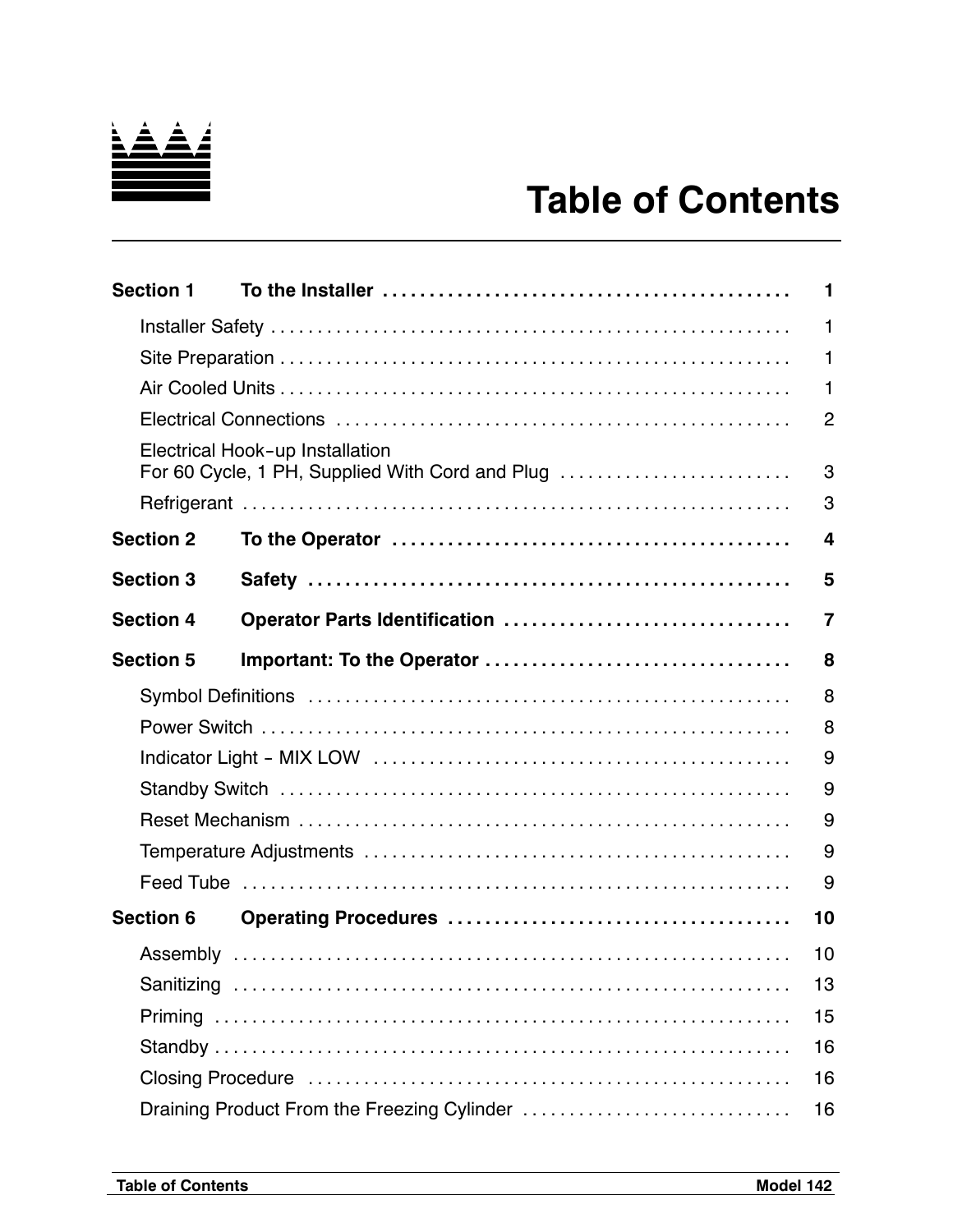|                   |                               | 16 |  |  |  |  |  |  |  |
|-------------------|-------------------------------|----|--|--|--|--|--|--|--|
|                   |                               | 17 |  |  |  |  |  |  |  |
|                   |                               | 17 |  |  |  |  |  |  |  |
|                   |                               | 17 |  |  |  |  |  |  |  |
| <b>Section 7</b>  | Important: Operator Checklist | 19 |  |  |  |  |  |  |  |
|                   |                               | 19 |  |  |  |  |  |  |  |
|                   |                               |    |  |  |  |  |  |  |  |
|                   |                               |    |  |  |  |  |  |  |  |
|                   |                               | 20 |  |  |  |  |  |  |  |
| <b>Section 8</b>  |                               | 21 |  |  |  |  |  |  |  |
| <b>Section 9</b>  | Parts Replacement Schedule    | 23 |  |  |  |  |  |  |  |
| <b>Section 10</b> |                               | 24 |  |  |  |  |  |  |  |
| <b>Section 11</b> |                               | 25 |  |  |  |  |  |  |  |
|                   | 33                            |    |  |  |  |  |  |  |  |

**Note: Continuing research results in steady improvements; therefore, information in this manual is subject to change without notice.**

**Note: Only instructions originating from the factory or its authorized translation representative(s) are considered to be the original set of instructions.**

 $©$  March, 2000 Taylor (Original Publication) (Updated March, 2013) All rights reserved. 039709-M



*The word Taylor and the Crown design are registered trademarks in the United States of America and certain other countries.*

Taylor Company 750 N. Blackhawk Blvd. Rockton, IL 61072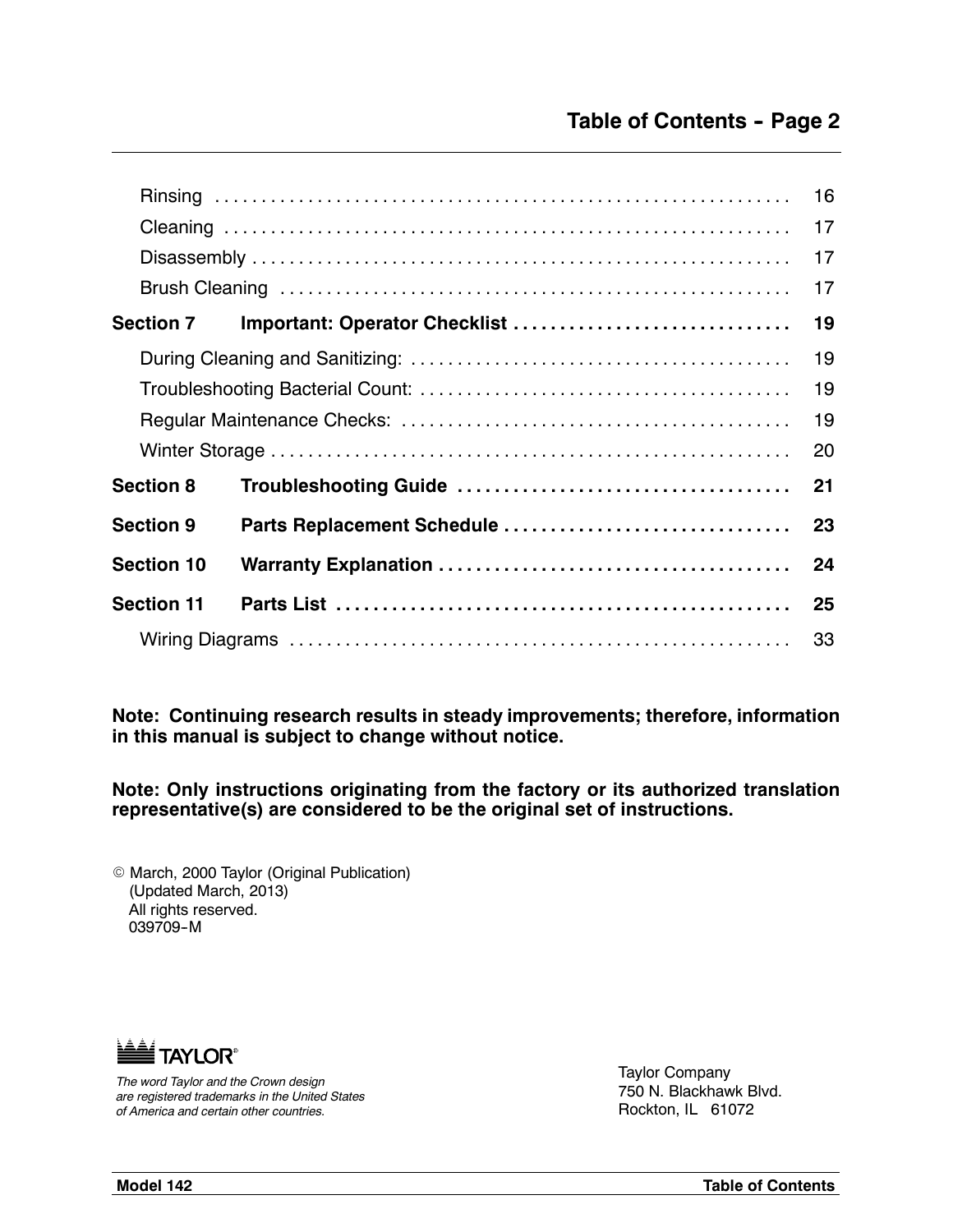**Complete this page for quick reference when service is required:**

| Phone: Note: 2008 Phone: 2009 Phone: 2009 Phone: 2009 Phone: 2009 Phone: 2009 Phone: 2009 Phone: 2009 Phone: 2009 Phone: 2009 Phone: 2009 Phone: 2009 Phone: 2009 Phone: 2009 Phone: 2009 Phone: 2009 Phone: 2009 Phone: 2009        |  |   |
|--------------------------------------------------------------------------------------------------------------------------------------------------------------------------------------------------------------------------------------|--|---|
| Service: <u>Contract Communication</u>                                                                                                                                                                                               |  |   |
|                                                                                                                                                                                                                                      |  |   |
|                                                                                                                                                                                                                                      |  |   |
| Information found on the data label:                                                                                                                                                                                                 |  |   |
|                                                                                                                                                                                                                                      |  |   |
| Serial Number: <b>Manual Accord Serial Accord Serial Accord Serial Accord Serial Accord Serial Accord Serial Accord Serial Accord Serial Accord Serial Accord Serial Accord Serial Accord Serial Accord Serial Accord Serial Acc</b> |  |   |
| Electrical Specs: Voltage______________________Cycle___________                                                                                                                                                                      |  |   |
|                                                                                                                                                                                                                                      |  |   |
|                                                                                                                                                                                                                                      |  | A |
| Minimum Wire Ampacity:                                                                                                                                                                                                               |  | A |

© March, 2000 Taylor All rights reserved. 039709-M



*The word Taylor and the Crown design are registered trademarks in the United States of America and certain other countries.*

Taylor Company 750 N. Blackhawk Blvd. Rockton, IL 61072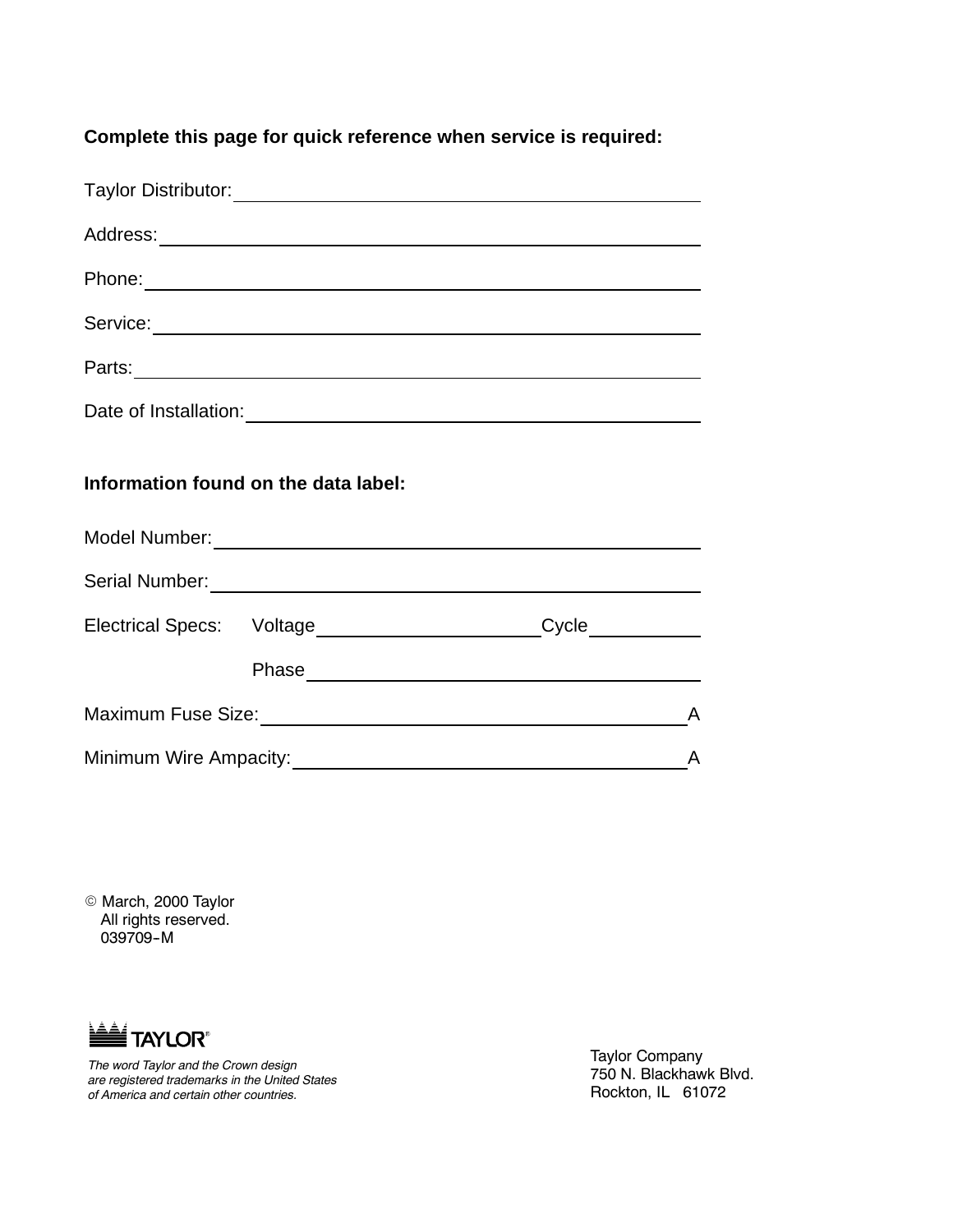The following are general installation instructions. For complete installation details, please see the checkout card.

# **Installer Safety**

In all areas of the world, equipment should be installed in accordance with existing local codes. Please contact your local authorities if you have any questions.

Care should be taken to ensure that all basic safety practices are followed during the installation and servicing activities related to the installation and service of Taylor equipment.

- Only authorized Taylor service personnel should perform installation and repairs on the equipment.
- Authorized service personnel should consult OSHA Standard 29CFRI910.147 or the applicable code of the local area for the industry standards on lockout/tagout procedures before beginning any installation or repairs.
- Authorized service personnel must ensure that the proper PPE is available and worn when required during installation and service.
- Authorized service personnel must remove all metal jewelry, rings, and watches before working on electrical equipment.

The main power supply(s) to the freezer must be disconnected prior to performing any repairs. Failure to follow this instruction may result in personal injury or death from electrical shock or hazardous moving parts as well as poor performance or damage to the equipment.

#### **Note: All repairs must be performed by an authorized Taylor Service Technician.**

This unit has many sharp edges that can cause severe injuries.

# **Site Preparation**

Review the area where the unit will be installed before uncrating the unit. Make sure all possible hazards to the user or the equipment have been addressed.

**For Indoor Use Only:** This unit is designed to operate indoors, under normal ambient temperatures of  $70^\circ$ -75 $^\circ$ F (21 $^\circ$ -24 $^\circ$ C). The freezer has successfully performed in high ambient temperatures of 104 $^{\circ}$ (40 $^{\circ}$ C) at reduced capacities.

This unit must **NOT** be installed in an area where a water jet or hose can be used. **NEVER** use a water jet or hose to rinse or clean the unit. Failure to follow this instruction may result in electrocution.

This unit must be installed on a level surface to avoid the hazard of tipping. Extreme care should be taken in moving this equipment for any reason. Two or more persons are required to safely move this unit. Failure to comply may result in personal injury or equipment damage.

Uncrate the unit and inspect it for damage. Report any damage to your Taylor Distributor.

This piece of equipment is made in the USA and has USA sizes of hardware. All metric conversions are approximate and vary in size.

# **Air Cooled Units**

**DO NOT** obstruct air intake and discharge openings:

Air cooled units require a minimum of 6" (152 mm) of clearance on both sides and 4" (102 mm) of clearance on the bottom of the freezer. To prevent warm exhaust from recirculating, place the rear of the unit against the wall. This will allow adequate air flow across the condenser.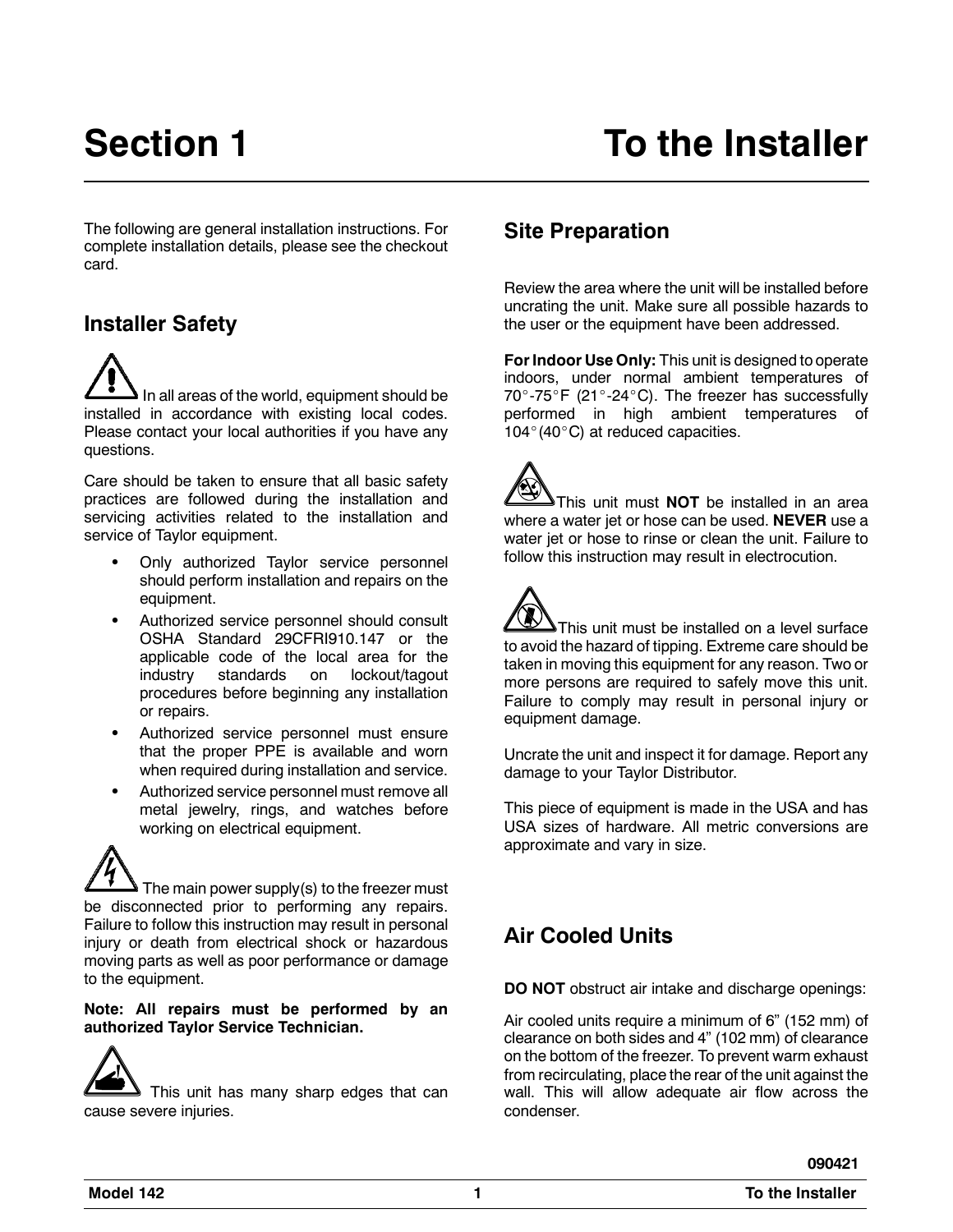# **Electrical Connections**

In the United States, this equipment is intended to be installed in accordance with the National Electrical Code (NEC), ANSI/NFPA 70-1987. The purpose of the NEC code is the practical safeguarding of persons and property from hazards arising from the use of electricity. This code contains provisions considered necessary for safety. In all other areas of the world, equipment should be installed in accordance with the existing local codes. Please contact your local authorities.



# **FOLLOW YOUR LOCAL ELECTRICAL CODES!**

Each unit requires one power supply for each data label on the unit. Check the data label(s) on the freezer for branch circuit overcurrent protection or fuse, circuit ampacity, and other electrical specifications. Refer to the wiring diagram provided inside of the electrical box for proper power connections.

# **CAUTION: THIS EQUIPMENT MUST BE PROPERLY GROUNDED! FAILURE TO DO SO CAN RESULT IN SEVERE PERSONAL INJURY FROM ELECTRICAL SHOCK!**

 $\bullet$  This unit is provided with an equipotential grounding lug that is to be properly attached to the rear of the frame by the authorized installer. The installation location is marked by the equipotential bonding symbol (5021 of IEC 60417-1) on both the removable panel and the equipment's frame.



- Stationary appliances which are not equipped with a power cord and a plug or another device to disconnect the appliance from the power source must have an all-pole disconnecting device with a contact gap of at least 3 mm installed in the external installation.
- Appliances that are permanently connected to fixed wiring and for which leakage currents may exceed 10 mA, particularly when disconnected, not used for long periods, or during initial installation, shall have protective devices such as a GFI to protect against the leakage of current, installed by authorized personnel to the local codes.
- Supply cords used with this unit shall be oil-resistant, sheathed flexible cable, not lighter than ordinary polychloroprene or other equivalent synthetic elastomer-sheathed cord (Code designation 60245 IEC 57) installed with the proper cord anchorage to relieve conductors from strain, including twisting, at the terminals and protect the insulation of the conductors from abrasion.

If the supply cord is damaged, it must be replaced by the manufacturer, its service agent, or similarly qualified person, in order to avoid a hazard.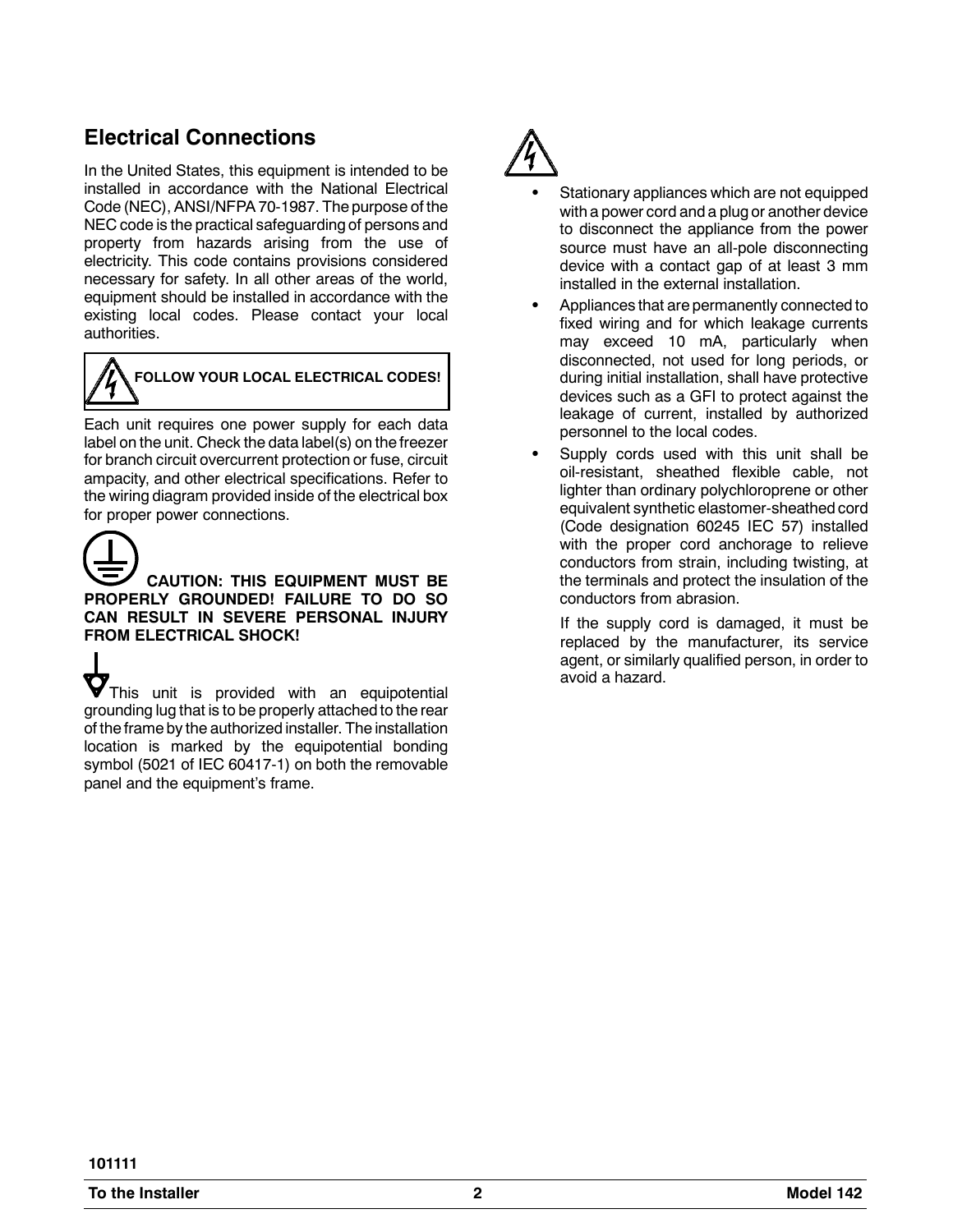## **Electrical Hook--up Installation For 60 Cycle, 1 PH, Supplied With Cord and Plug**

This equipment is supplied with a 3-wire cord and grounding type plug for connection to a single phase, 60 cycle, branch circuit supply. This unit must be plugged into a properly grounded receptacle. The cord and plug provided for 115/60/1 and 208-230/60/1 is 15 amp.; therefore the wall outlet must also be 15 amp. Check the data label located on the rear of the freezer for electrical specifications.

**IMPORTANT:** In order to secure the compressor and to minimize vibration during shipment, two shipping bolts have been added to the base pan of the unit. Before installation, these bolts must be removed.

Permanent wiring may be used if local codes require it. Instructions for conversion to permanent wiring are as follows:

# **IMPORTANT: This procedure must be performed by a qualified electrician.**

- 1. Be sure the freezer is electrically disconnected.
- 2. Remove the appropriate panel and locate the control box at the back of the freezer.
- 3. Remove the factory-installed cord and strain relief bushing.
- 4. Route incoming permanent wiring through 7/8" (22 mm) hole in base pan.
- 5. Connect two power supply leads, attach ground (earth) wire to the grounding lug inside the electrical box.
- 6. Be sure unit is properly grounded before applying power.



# **Refrigerant**

In consideration of our environment, Taylor proudly uses only earth friendly HFC refrigerants. The HFC refrigerant used in this unit is R404A. This refrigerant is generally considered non-toxic and non-flammable, with an Ozone Depleting Potential (ODP) of zero (0).

However, any gas under pressure is potentially hazardous and must be handled with caution. NEVER fill any refrigerant cylinder completely with liquid. Filling the cylinder to approximately 80% will allow for normal expansion.

Use only R134a refrigerant that conforms to the AHI standard 700 specification. The use of any other refrigerant may expose users and operators to unexpected safety hazards.

Refrigerant liquid sprayed onto the skin may cause serious damage to tissue. Keep eyes and skin protected. If refrigerant burns should occur, flush immediately with cold water. If burns are severe, apply ice packs and contact a physician immediately.

Taylor reminds technicians to be cautious of government laws regarding refrigerant recovery, recycling, and reclaiming systems. If you have any questions regarding these laws, please contact the factory Service Department.

WARNING: R404A refrigerant used in conjunction with polyolester oils is extremely moisture absorbent. When opening a refrigeration system, the maximum time the system is open must not exceed 15 minutes. Cap all open tubing to prevent humid air or water from being absorbed by the oil.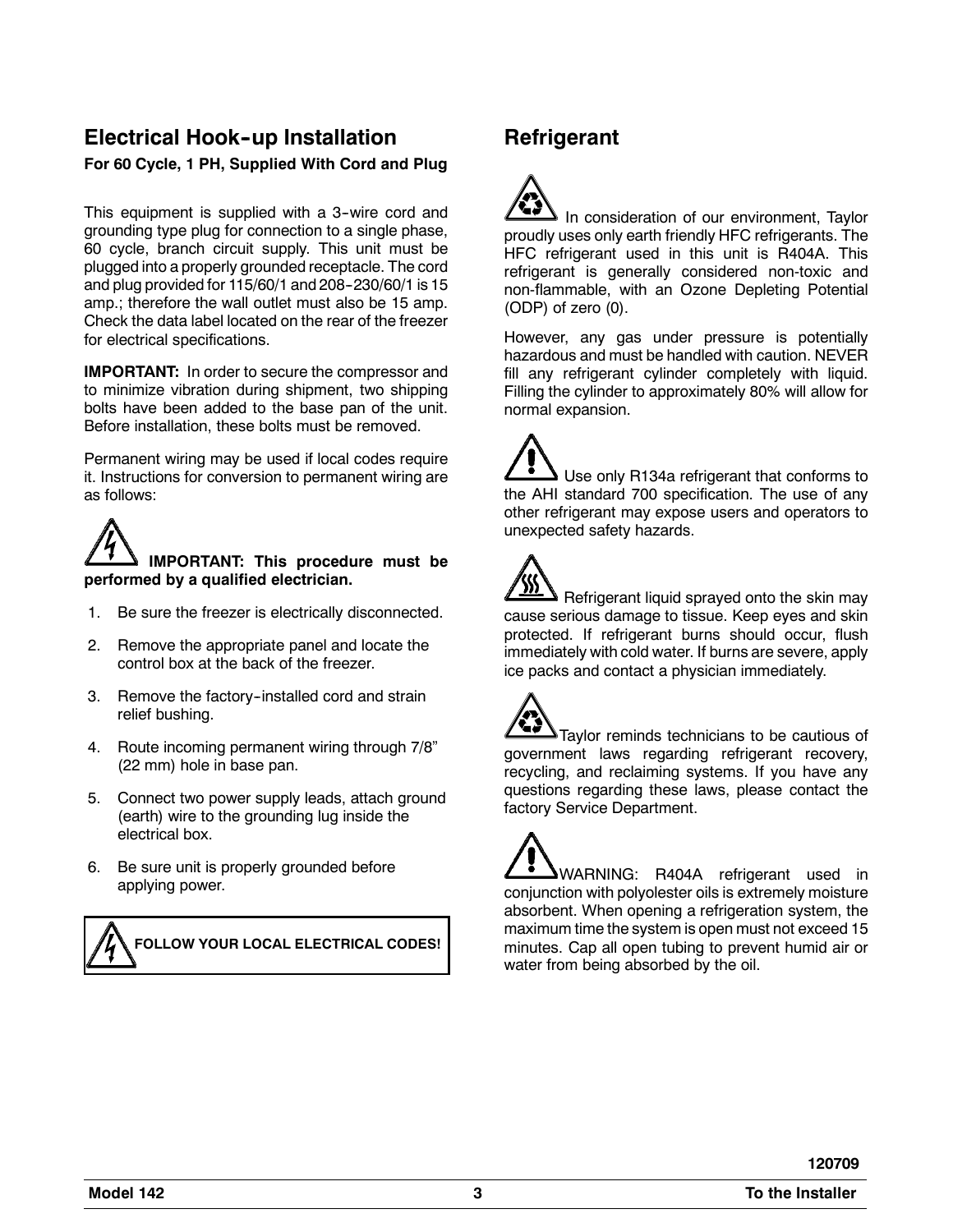Your freezer has been carefully engineered and manufactured to give you dependable operation. If the Taylor Model 142 is properly operated and cared for, it will produce a consistent, quality product. Like all mechanical products, this machine will require cleaning and maintenance. A minimum amount of care is necessary if the operating procedures outlined in this manual are followed closely.

This Operator's Manual should be read before operating or performing any maintenance on your equipment.

Your Taylor freezer will NOT eventually compensate and correct for any errors during the set-up or filling operations. Thus, the initial assembly and priming procedures are of extreme importance. It is important that the personnel responsible for the equipment's operation study this manual in order to be properly trained.

In the event you should require technical assistance, please contact your local authorized Taylor Distributor.

**Note:** Warranty is valid only if the parts are authorized Taylor parts, purchased from an authorized Taylor Distributor, and the required service work is provided by an authorized Taylor service technician. Taylor reserves the right to deny warranty claims on equipment or parts if non-approved parts or refrigerant were installed in the machine, system modifications were performed beyond factory recommendations, or it is determined that the failure was caused by neglect or abuse.

**Note: Constant research results in steady improvements; therefore, information in this manual is subject to change without notice.**



If the crossed out wheeled bin symbol is affixed to this product, it signifies that this product is compliant with the EU Directive as well as other similar legislation in effect after August 13, 2005. Therefore, it must be collected separately after its use is completed, and cannot be disposed as unsorted municipal waste.

The user is responsible for returning the product to the appropriate collection facility, as specified by your local code.

For additional information regarding applicable local laws, please contact the municipal facility and/or local distributor.

### **Compressor Warranty Disclaimer**

The refrigeration compressor(s) on this machine are warranted for the term indicated on the warranty card accompanying this machine. However, due to the Montreal Protocol and the U.S. Clean Air Act Amendments of 1990, many new refrigerants are being tested and developed, thus seeking their way into the service industry. Some of these new refrigerants are being advertised as drop-in replacements for numerous applications. It should be noted that, in the event of ordinary service to this machine's refrigeration system, **only the refrigerant specified on the affixed data label should be used**. The unauthorized use of alternate refrigerants will void your compressor warranty. It will be the owner's responsibility to make this fact known to any technician he employs.

It should also be noted that Taylor does not warrant the refrigerant used in its equipment. For example, if the refrigerant is lost during the course of ordinary service to this machine, Taylor has no obligation to either supply or provide its replacement either at billable or unbillable terms. Taylor does have the obligation to recommend a suitable replacement if the original refrigerant is banned, obsoleted, or no longer available during the five year warranty of the compressor.

Taylor will continue to monitor the industry and test new alternates as they are being developed. Should a new alternate prove, through our testing, that it would be accepted as a drop-in replacement, then the above disclaimer would become null and void. To find out the current status of an alternate refrigerant as it relates to your compressor warranty, call the local Taylor Distributor or the Taylor Factory. Be prepared to provide the Model/Serial Number of the unit in question.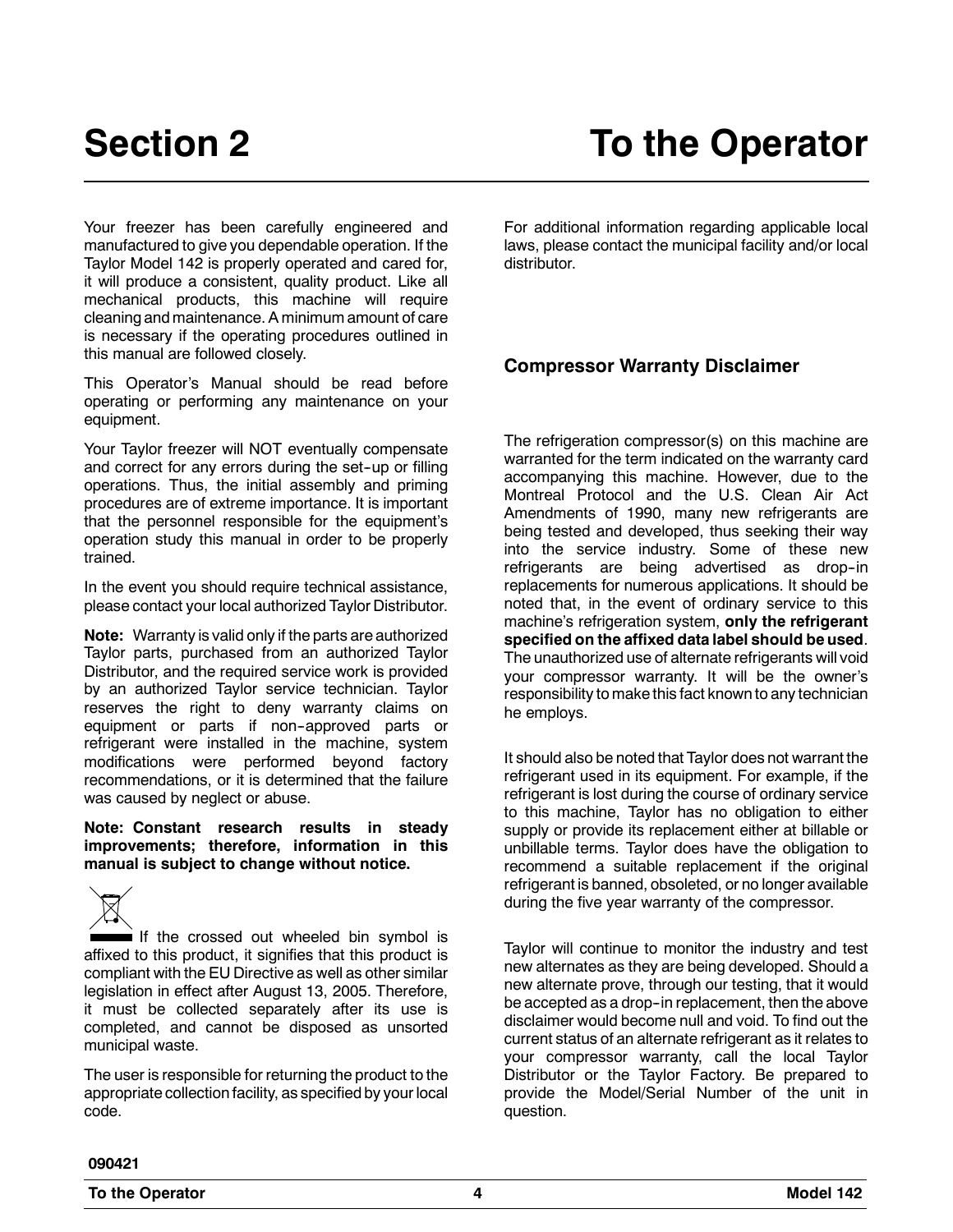# **Section 3** Safety

We, at Taylor Company, are concerned about the safety of the operator when he or she comes in contact with the freezer and its parts. Taylor has gone to extreme efforts to design and manufacture built-in safety features to protect both you and the service technician. As an example, warning labels have been attached to the freezer to further point out safety precautions to the operator.

**IMPORTANT -- Failure to adhere to the following safety precautions may result in severe personal injury or death. Failure to comply with these warnings may damage the machine and its components. Component damage will result in part replacement expense and service repair expense**.

í **DO NOT** operate the freezer without reading this Operator Manual. Failure to follow this instruction may result in equipment damage, poor freezer performance, health hazards, or personal injury.

 $\blacktriangleright$  This appliance is to be used only by trained personnel. It is not intended for use by children or people with reduced physical, sensory, or mental capabilities, or lack of experience and knowledge, unless given supervision or instruction concerning the use of the appliance by a person responsible for their safety. Children should be supervised to ensure that they do not play with the appliance.

This unit is provided with an equipotential grounding lug that is to be properly attached to the rear of the frame by the authorized installer. The installation location is marked by the equipotential bonding symbol (5021 of IEC 60417-1) on both the removable panel and the equipment's frame.

**DO NOT** use a water jet to clean or rinse the freezer. Failure to follow these instructions may result in serious electrical shock.

- **DO NOT** operate the freezer unless it is properly grounded.
- **DO NOT** operate the freezer with larger fuses than specified on the freezer data label.
- All repairs must be performed by an authorized Taylor service technician.
- The main power supplies to the machine must be disconnected prior to performing any repairs.
- For Cord Connected Units: Only Taylor authorized service technicians or licensed electricians may install a plug or replacement cord on these units.
- Stationary appliances which are not equipped with a power cord and a plug or another device to disconnect the appliance from the power source must have an all-pole disconnecting device with a contact gap of at least 3 mm installed in the external installation.
- Appliances that are permanently connected to fixed wiring and for which leakage currents may exceed 10 mA, particularly when disconnected, not used for long periods, or during initial installation, shall have protective devices such as a GFI to protect against the leakage of current, installed by authorized personnel to the local codes.
- Supply cords used with this unit shall be oil-resistant, sheathed flexible cable, not lighter than ordinary polychloroprene or other equivalent synthetic elastomer-sheathed cord (Code designation 60245 IEC 57) installed with the proper cord anchorage to relieve conductors from strain, including twisting, at the terminals and protect the insulation of the conductors from abrasion.

If the supply cord is damaged, it must be replaced by the manufacturer, its service agent, or similarly qualified person, in order to avoid a hazard.

Failure to follow these instructions may result in electrocution. Contact your local authorized Taylor Distributor for service.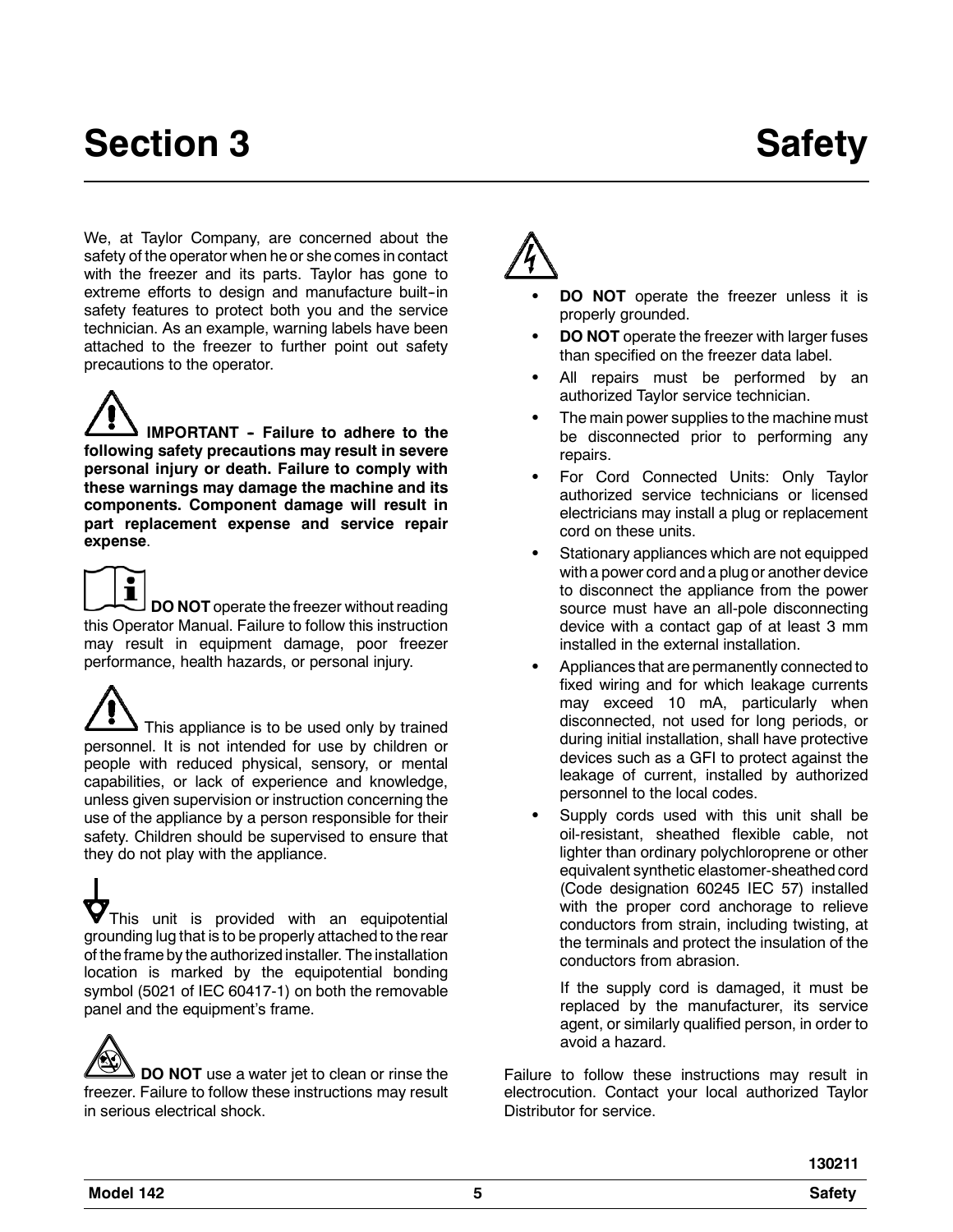

- **DO NOT** allow untrained personnel to operate this machine.
- **DO NOT** operate the freezer unless all service panels and access doors are restrained with screws.
- **DO NOT** remove any internal operating parts (examples: freezer door, beater, scraper blades, etc.) unless all control switches are in the OFF position.

Failure to follow these instructions may result in severe personal injury to fingers or hands from hazardous moving parts.



This unit has many sharp edges that can cause severe injuries.

- **DO NOT** put objects or fingers in the door spout. This may contaminate the product and cause severe personal injury from blade contact.
- **USE EXTREME CAUTION** when removing the beater asssembly. The scraper blades are very sharp.



This freezer must be placed on a level surface. Failure to comply may result in personal injury or equipment damage.

Access to the service area of the unit is restricted to persons having knowledge and practical experience with the appliance, in particular as far as safety and hygiene are concerned.

Cleaning and sanitizing schedules are governed by your state or local regulatory agencies and must be followed accordingly. Please refer to the cleaning section of this manual for the proper procedure to clean this unit.

This machine is designed to maintain product temperature under 41°F (5°C). Any product being added to this machine must be below  $41^\circ$ F (5 $^\circ$ C). Failure to follow this instruction may result in health hazards and poor freezer performance.

**DO NOT** obstruct air intake and discharge openings:

6" (152 mm) minimum air space on sides and rear, and 4" (102 mm) minimum on bottom. Failure to follow this instruction may cause poor freezer performance and damage to the machine.

**For Indoor Use Only:** This unit is designed to operate indoors, under normal ambient temperatures of  $70^\circ$  - $75^\circ$ F (21° - 24°C). The freezer has successfully performed in high ambient temperatures of 104°F  $(40^{\circ}C)$  at reduced capacities.

**NOISE LEVEL:** Airborne noise emission does not exceed 78 dB(A) when measured at a distance of 1.0 meter from the surface of the machine and at a height of 1.6 meters from the floor.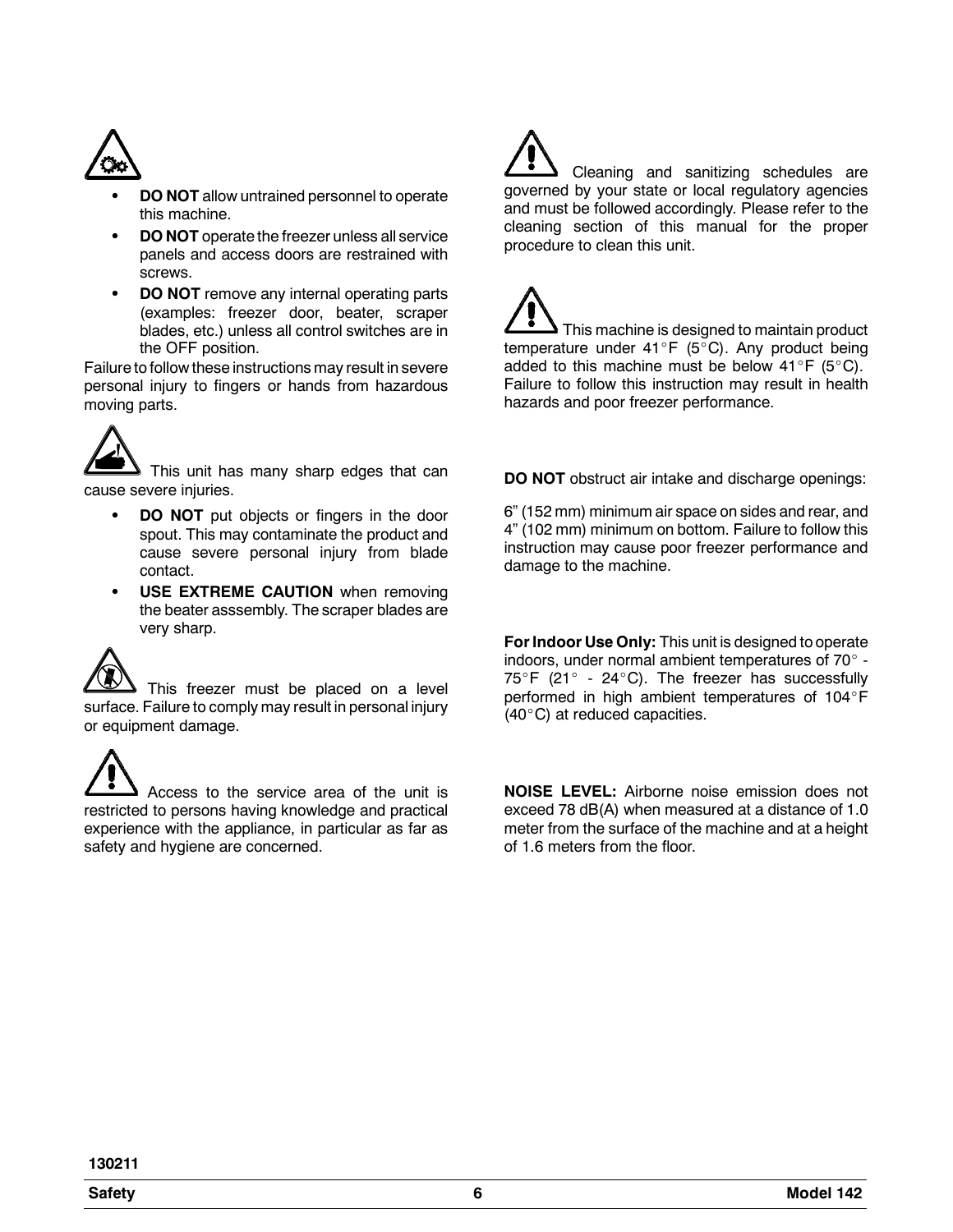

| <b>ITEM</b> | <b>DESCRIPTION</b>      | PART NO. |
|-------------|-------------------------|----------|
| 1           | Hopper Cover            | X49633   |
| 2           | Float-Mix Level         | X39690   |
| 3           | Feed Tube               | 035819   |
| 4           | Splash Shield           | 039444   |
| 5           | Drip Pan                | X43474   |
| 6           | Seal-U-Cup              | 080534   |
| 7           | Beater                  | X24689   |
| 8           | <b>Front Bearing</b>    | 023262   |
| 9           | O-Ring 2-3/4 OD x .139W | 019998   |

| <b>ITEM</b> | <b>DESCRIPTION</b>    | PART NO.   |
|-------------|-----------------------|------------|
| 10          | <b>Bearing Guide</b>  | 014496     |
| 11          | Door A.-1 Spout       | X38959-SER |
| 11A         | Draw Valve            | 024763     |
| 11B         | O-Ring 7/8 OD x .103W | 014402     |
| 11C         | Valve Lifter Arm      | 024761     |
| 11D         | O-Ring 3/4 OD x .103  | 015835     |
| 11E         | Door Handle           | 024762     |
| 12          | Design Cap            | 014218     |
| 13          | <b>Stud Nut</b>       | 034829     |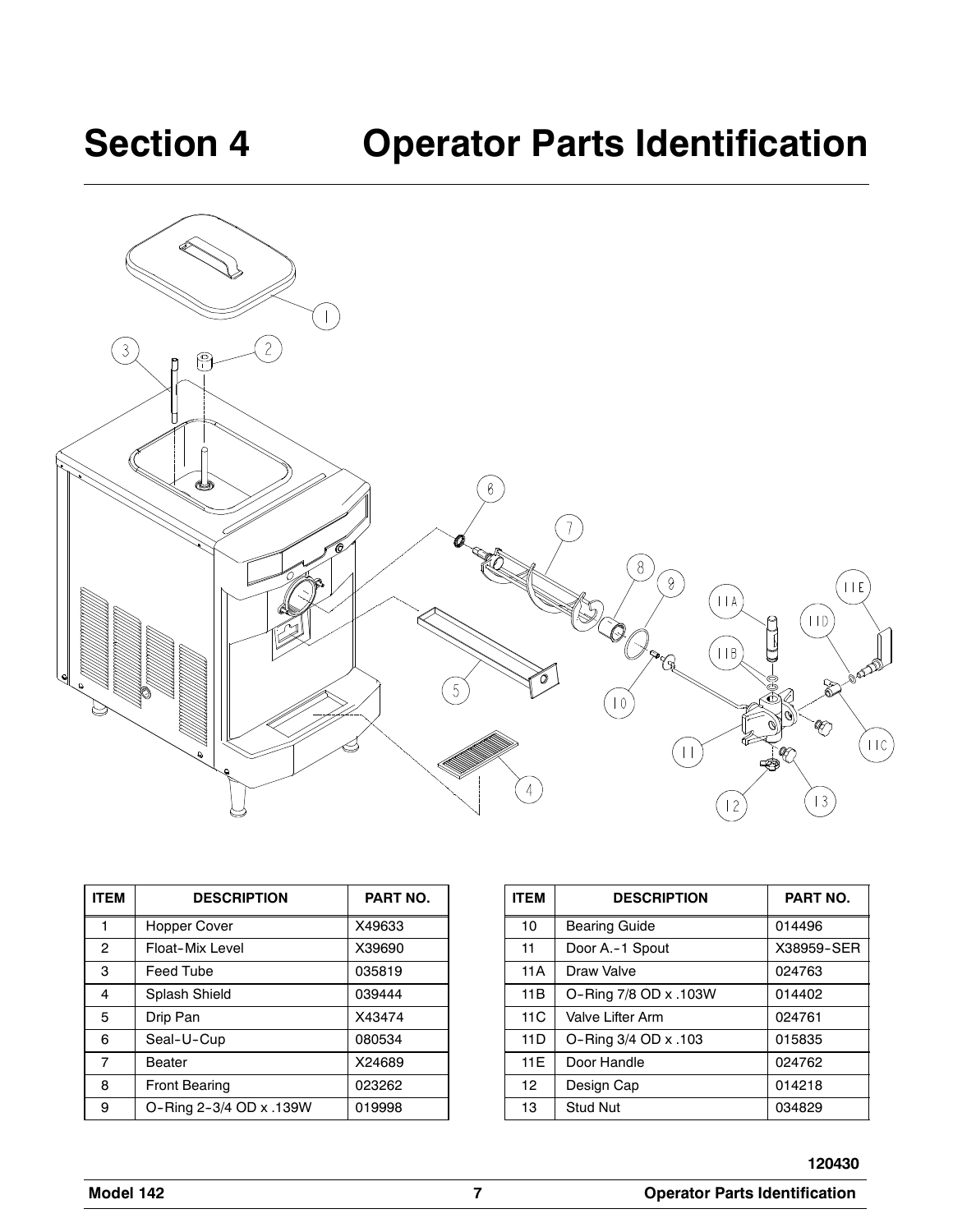



| <b>ITFM</b> | <b>DESCRIPTION</b>        |
|-------------|---------------------------|
|             | Power Switch              |
| 2           | Indicator Light - MIX LOW |
| з           | <b>Standby Switch</b>     |

**Symbol Definitions**

To better communicate in the International arena, the words on many of our operator switches and buttons have symbols to indicate their functions. Your Taylor equipment is designed with these International symbols.

# **Power Switch**

used on the operator switches.

= ON/AUTO

 $=$  OFF

₩

 $=$  WASH

The center position is the OFF position. The left position is WASH which activates the beater motor only. The right position is the AUTO position, which activates the beater motor and the refrigeration.

The following chart identifies the symbol definitions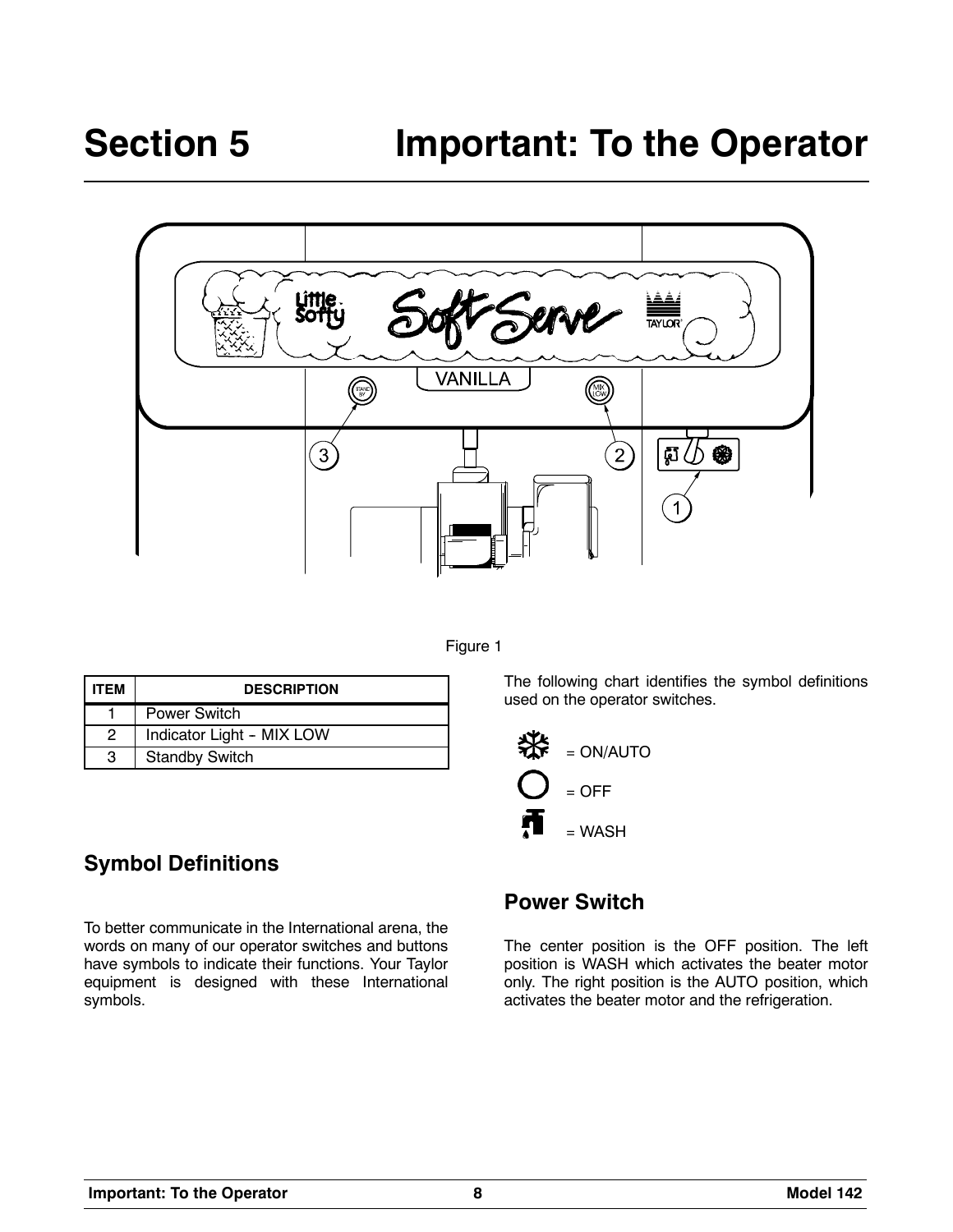# **Indicator Light - MIX LOW**

A mix level indicating light is located on the front of the machine. When the light is on, it indicates that the mix hopper has a low supply of mix. The hopper should be refilled immediately. Always maintain at least 2" (5.1 cm.) of mix in the hopper. If mix is not added to the hopper, the freezing cylinder may freeze. This will cause damage to the beater assembly and to the freezer door.

# **Standby Switch**

This push button switch determines which mode of operation the freezing cylinder is operating in. If the center button of this switch is in the "OUT" position and it is not illuminated, the unit will operate in the normal product dispensing mode when the toggle switch is placed in the AUTO position.

If the center button of the standby switch is in the "IN" position and is illuminated, the machine will operate in the STANDBY mode when the toggle switch is placed in the AUTO position.

# **Reset Mechanism**

Should an overload condition occur, the freezer will automatically shut down. To properly reset the freezer, place the toggle switch in the OFF position. Wait two or three minutes; then press the reset button located in the side panel. Place the toggle switch in the WASH position and observe the freezer's performance; return the toggle switch to the AUTO position.

# **Temperature Adjustments**

Temperature adjustments should be performed only by an authorized Taylor Service Representative.

# **Feed Tube**

The feed tube meters a combination of mix and air into the freezing cylinder. If mix is not added to the hopper, the freezing cylinder may freeze. This will cause damage to the beater assembly and to the freezer door. Depending upon the product being run, you may wish to contact your local authorized Taylor Distributor to make a slight adjustment in the feed tube.

When the unit is operating in the AUTO mode, the metering hole should be placed in the downward position. When the unit is placed in the STANDBY mode, the tube should be inverted.



Figure 2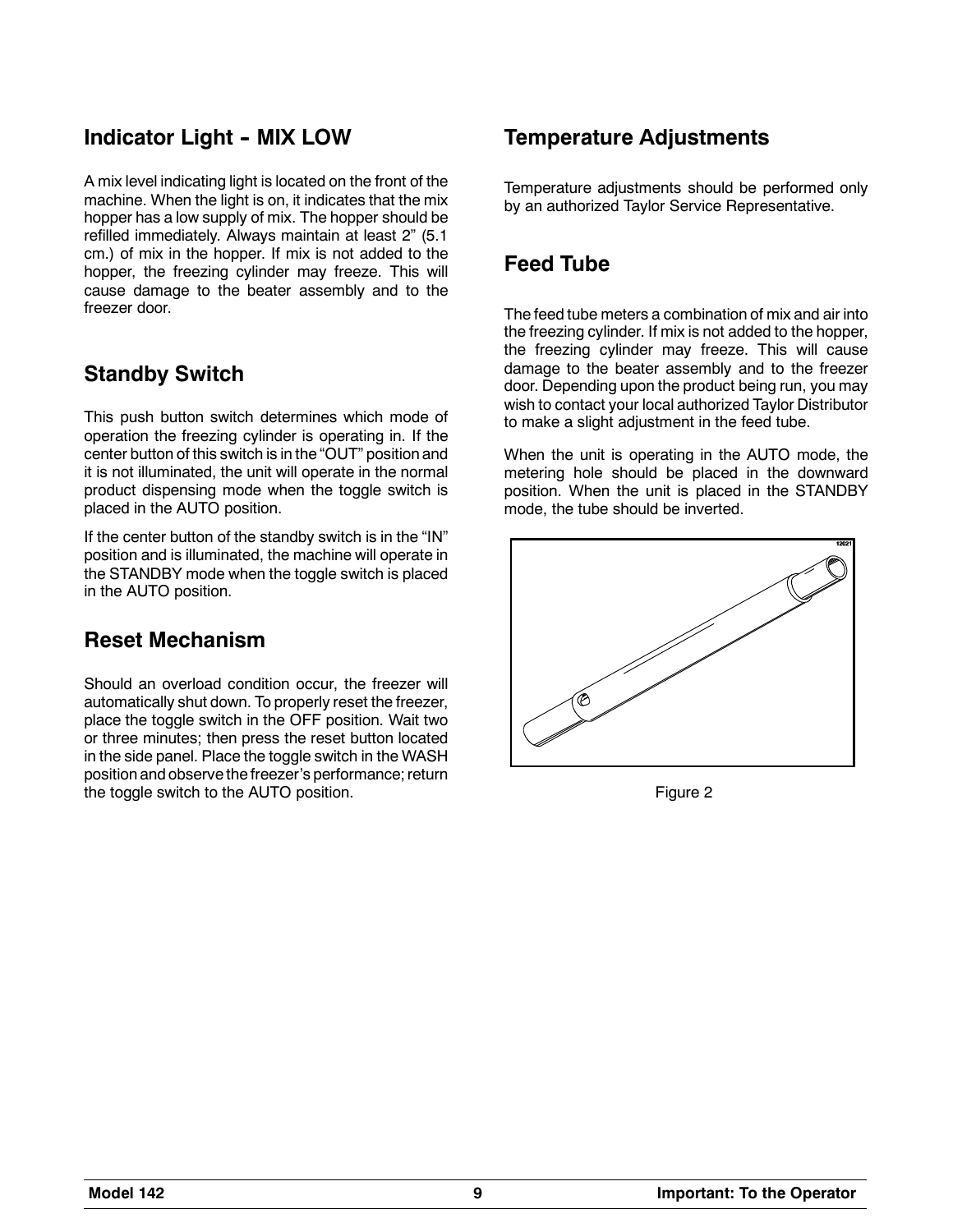The Model 142 has a 1.5 quart (1.4 liter) capacity freezing cylinder. The mix flows from the hopper to the freezing cylinder through a feed tube. The mix flow is controlled by gravity.

We begin our instructions at the point where we enter the store in the morning and find the parts disassembled and laid out to air dry from the previous night's cleaning.

These opening procedures will show you how to assemble these parts into the freezer, sanitize them and prime the freezer with fresh mix in preparation to serve your first portion.

If you are disassembling the machine for the first time or need information to get to the starting point in our instructions, turn to page 17 "Disassembly", and start there.

#### **Step 2**

Insert the beater assembly and allow the drive shaft to travel through the rear shell bearing at the back of the freezing cylinder, and engage the hex end of the drive shaft firmly into the female socket. When installed properly, the beater will not protrude beyond the front of the freezing cylinder.



#### Figure 4

#### **Step 3**

Place the large o-ring into the groove on the back of the freezer door and lubricate with Taylor Lube.





# **Assembly**

**Note:** Use an approved food grade lubricant (example: Taylor Lube) when lubricating parts.

#### **Step 1**

Lubricate the groove on the beater drive shaft. With the opening of the cup seal facing away from the hex end, slide the seal into the groove. Apply an even coat of lubricant to the seal and the shaft. **Do not lubricate the hex end of the beater drive shaft.**



Figure 3

**120501**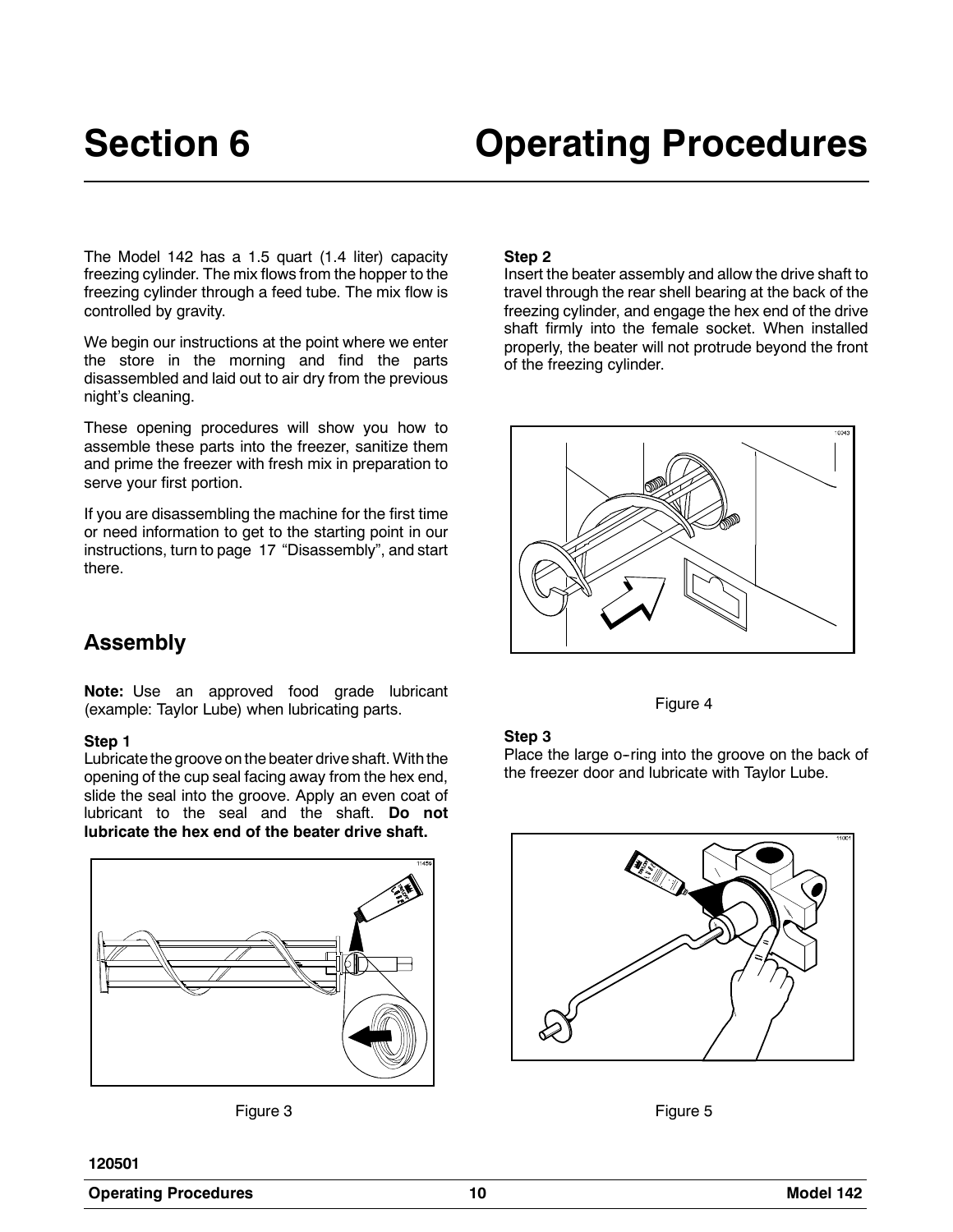#### **Step 4**

Slide the front bearing over the baffle rod so the flanged edge is against the door. Place the white plastic guide bearing on the end of the baffle rod. **Do not lubricate the front bearing or guide bearing.**





#### **Step 5**

Insert the handscrews into the slots in the freezer door. With both hands holding the sides of the freezer door, insert the baffle rod into the center of the beater assembly. The white guide bearing must fit securely in the hole of the drive shaft.

#### **Step 6**

Finger--tighten the handscrews, making sure they are tightened equally and that the door is snug. Do not over-tighten the handscrews.



Figure 7

**IMPORTANT! Handscrew and door damage can** result if the handscrews are over-tightened or if **one handscrew is tightened more than the other.**

#### **Step 7**

**Install the draw valve.** Slide the two o-rings into the grooves on the draw valve and lubricate with Taylor Lube.



Figure 8

Lubricate the inside of the door spout from the **bottom**. Insert the draw valve into the freezer door from the **bottom**.



Figure 9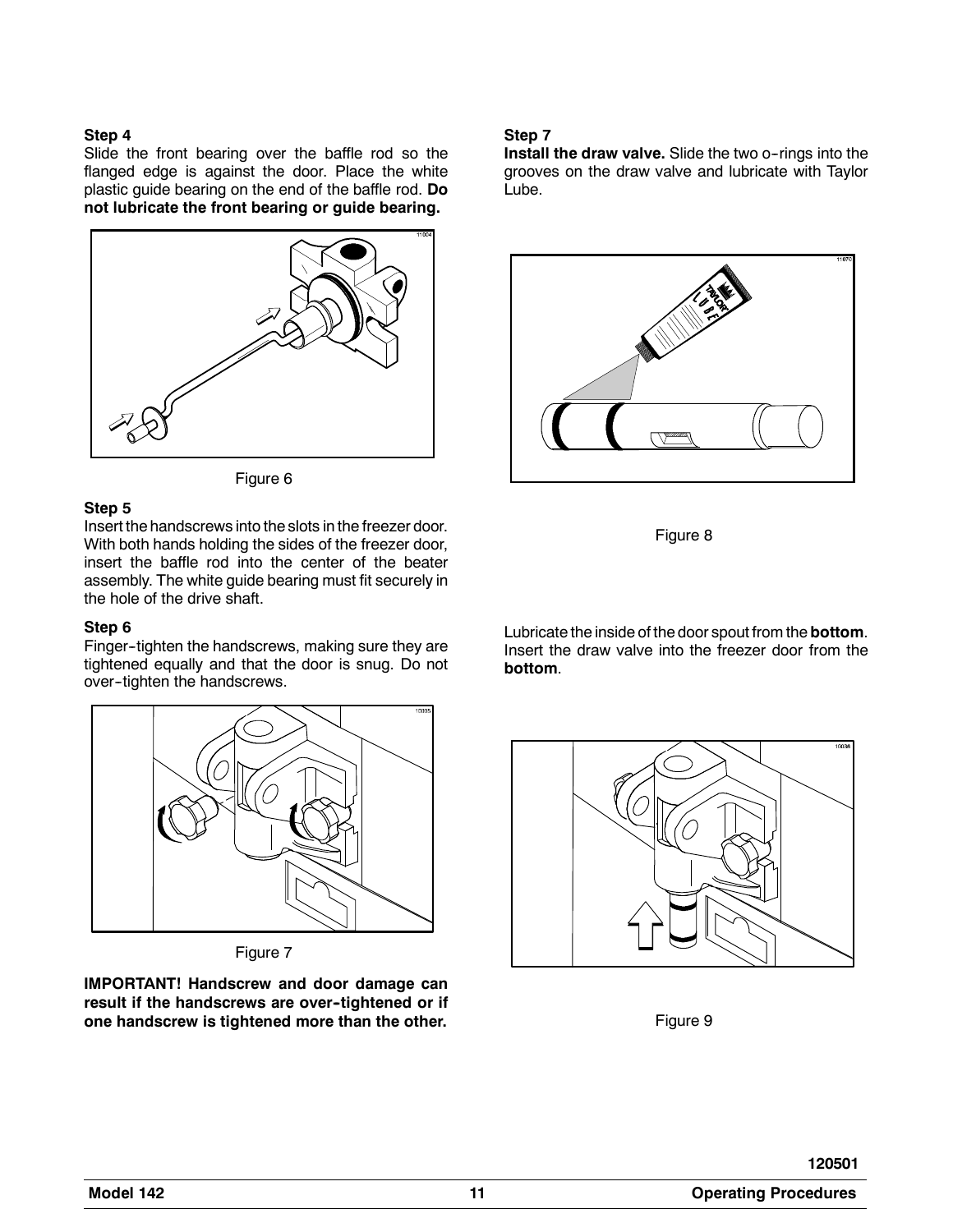**Note:** The draw valve is installed correctly when the slotted opening in the draw valve is visible through the "window" of the freezer door.



Figure 10

#### **Step 8**

**Install the draw valve handle.** Insert the valve lifter arm through the slotted opening in the draw valve and align the other end with the cross holes of the freezer door. **Note:** The valve lifter arm may be aligned with the left or the right cross hole. The draw valve handle will be placed through the opposite cross hole of the valve lifter arm.



Figure 11

Slide the o-ring into the groove on the draw valve handle and lubricate with Taylor Lube.



Figure 12

Insert the draw valve handle through the opposite cross hole and into the opening of the valve lifter arm.

**Note:** The draw valve handle can be assembled at varied vertical positions. Choose an angle which is comfortable for you, making sure the draw valve is completely raised when the draw valve handle is completely down.



Figure 13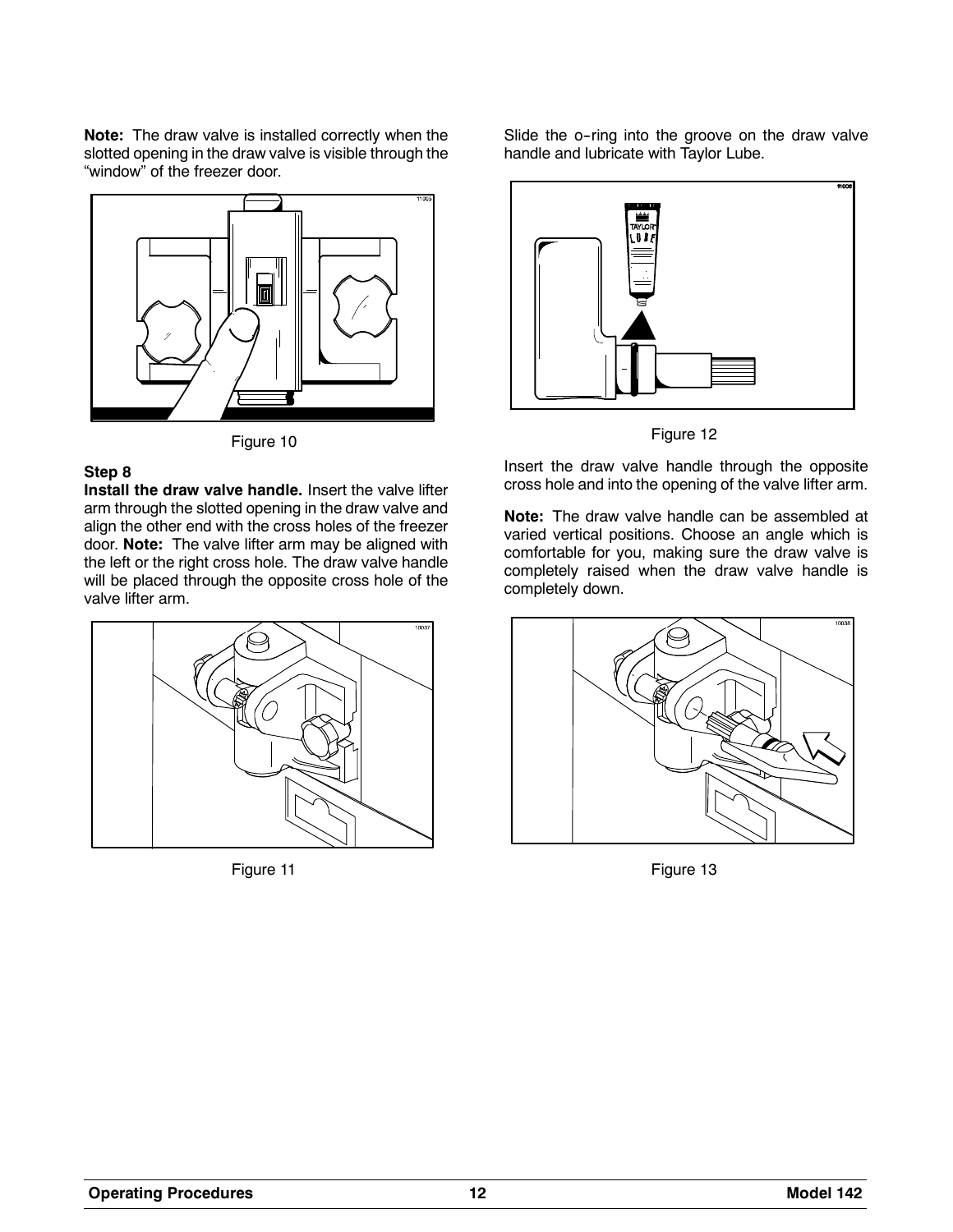The illustration below shows the draw valve assembled on the left side.





#### **Step 9**

Snap the design cap over the bottom of the freezer door spout.





#### **Step 10**

Lay the feed tube and mix level float in the bottom of the mix hopper.

# **Sanitizing**

#### **Step 1**

Prepare a pail of an approved 100 PPM sanitizing solution (examples:  $2-1/2$  gal. [9.5 liters] of Kay-5 $@$  or 2 gal. [7.6 liters] of Stera-Sheen®). USE WARM WA-TER AND FOLLOW THE MANUFACTURER'S SPE-CIFICATIONS.

#### **Step 2**

Pour the sanitizing solution into the hopper and allow it to flow into the freezing cylinder.





#### **Step 3**

While the solution is flowing into the freezing cylinder, brush--clean the mix hopper, mix level float stem, mix level float, mix inlet hole, and air tube.



Figure 17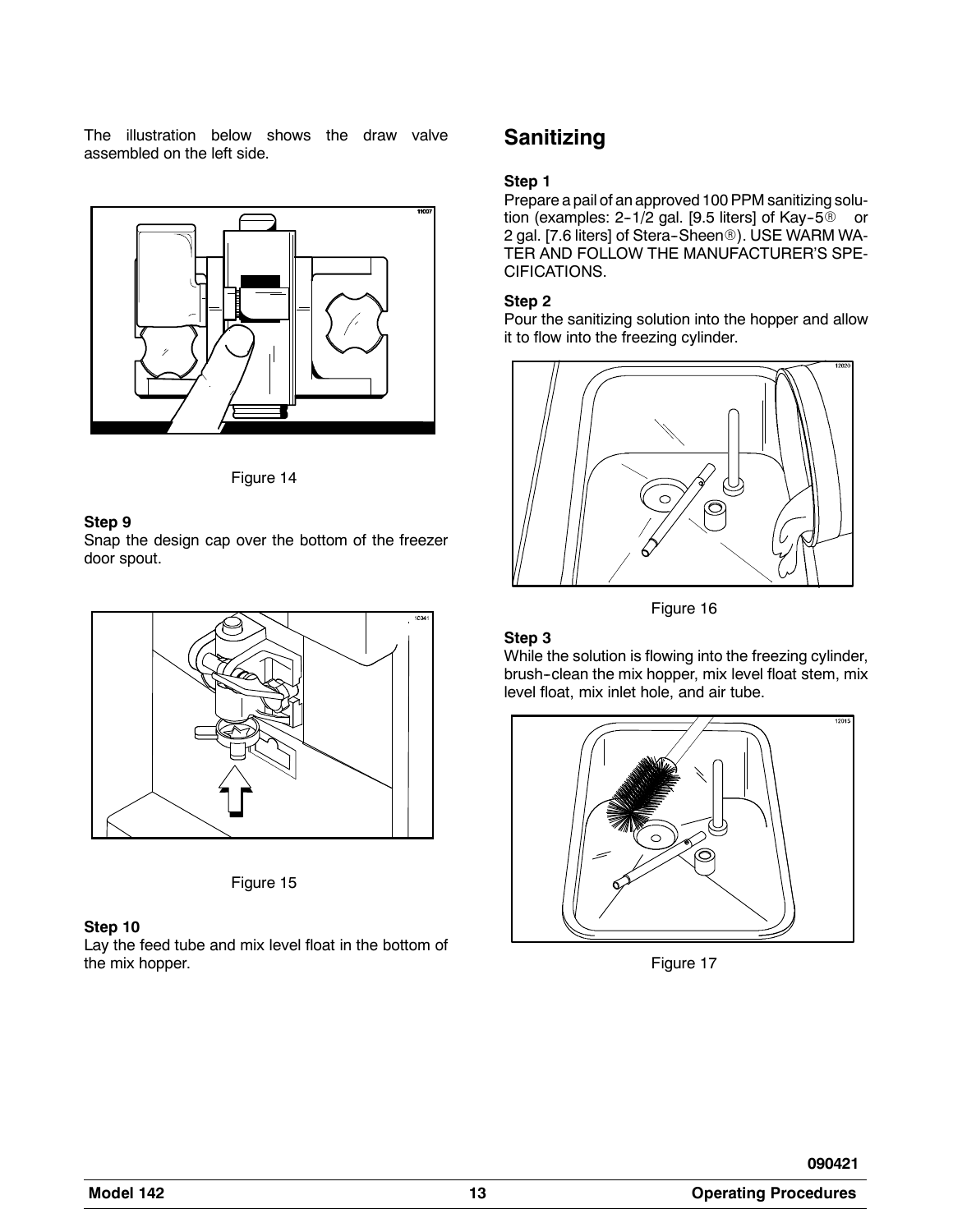

Figure 18





#### **Step 4**

Place the toggle switch in the WASH position. This will cause the sanitizing solution in the freezing cylinder to be agitated. Allow to agitate for five minutes.

#### **Step 5**

Place an empty pail beneath the door spout and open the draw valve. Draw off all the sanitizing solution. When the sanitizer stops flowing from the door spout, close the draw valve and place the toggle switch in the OFF position.



Figure 20

#### **Step 6**

Remove the feed tube from the hopper. (Be sure your hands are sanitized.)

#### **Step 7**

Place the mix level float on the mix level float stem.



Figure 21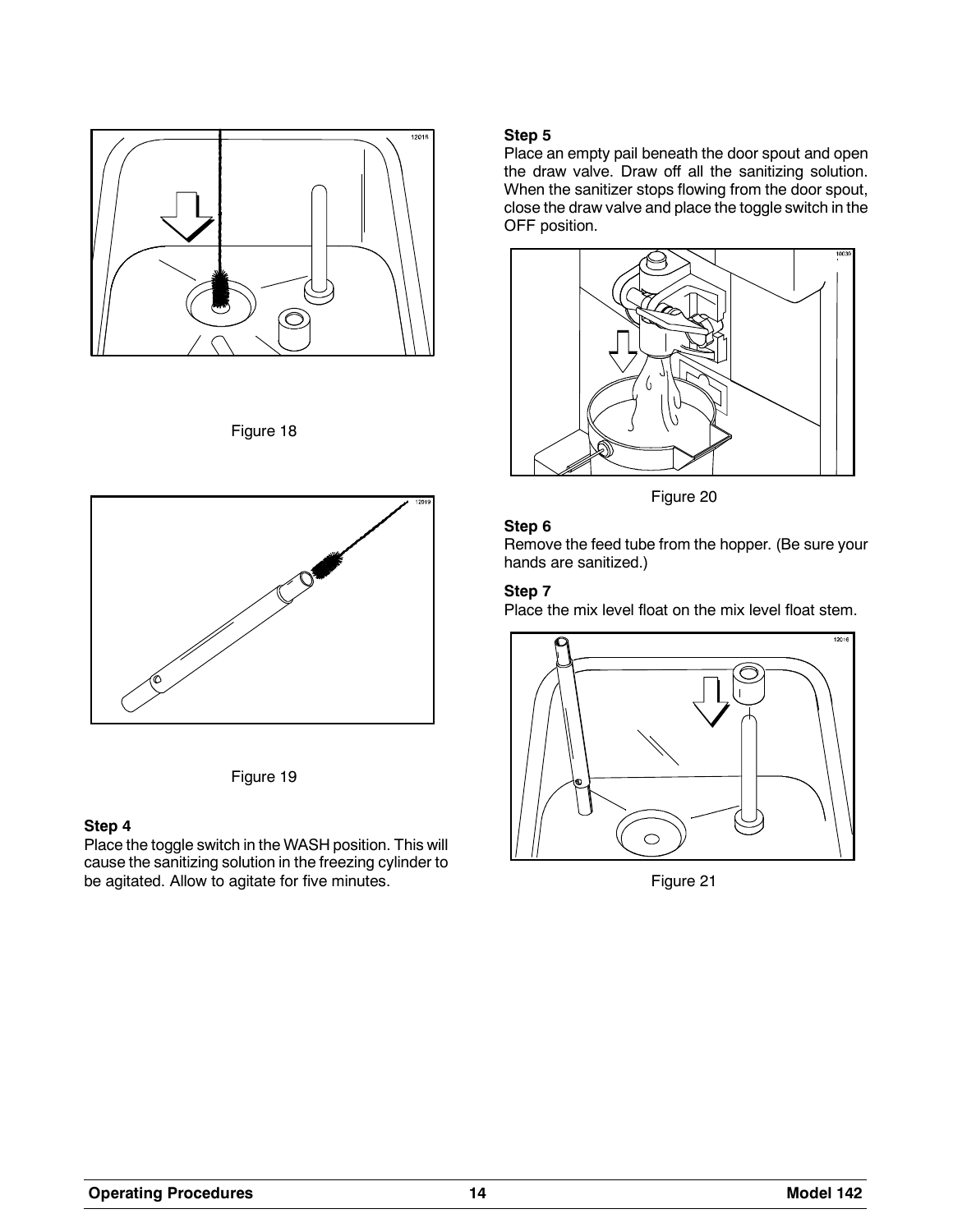# **Priming**

Prime the machine as close as possible to the time of first product draw.

#### **Step 1**

With a pail beneath the door spout, open the draw valve. Fill the mix hopper with FRESH mix and allow it to flow into the freezing cylinder. This will force out any remaining sanitizing solution. When full strength mix is flowing from the door spout, close the draw valve.

**Note:** Use only fresh mix when priming the freezer.



Figure 22

#### **Step 2**

When the mix has stopped bubbling down into the freezing cylinder, install the feed tube in the mix inlet hole.



Figure 23

### **Step 3**

Place the toggle switch in the AUTO position. When the unit cycles off, the product will be ready to serve.

#### **Step 4**

Place the mix hopper cover in position.



Figure 24





Figure 25

#### **Step 6**

Slide the rear drip pan into the hole in the front panel.



Figure 26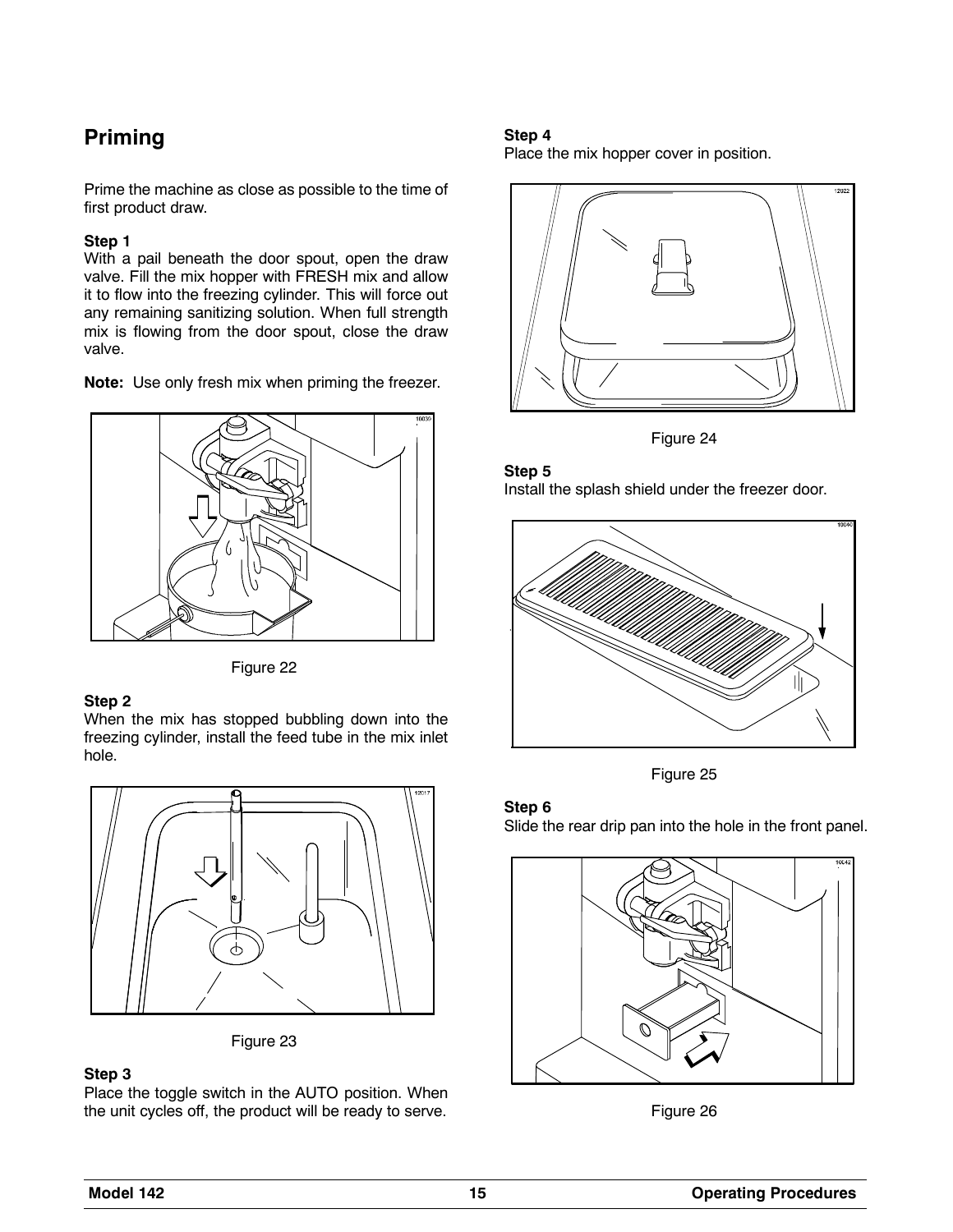# **Standby**

This unit is equipped with a STANDBY feature. If product is not dispensed for long periods of time (i.e.; early morning hours), the STANDBY feature will maintain the hopper and freezing cylinder product at safe temperatures, and prevent product breakdown.

To use the standby feature, perform the following steps:

#### **Step 1**

Verify that the hopper is adequately filled with mix, and invert the feed tube.

#### **Step 2**

Place the power switch in the AUTO position, and press the STANDBY button. The button will light, indicating that the unit is operating as a refrigerator for product in the hopper and freezing cylinder.

#### **Step 3**

To remove the unit from the STANDBY mode, place the power switch in the AUTO position, and press the standby button. The light will extinguish, indicating that the unit has resumed the normal operating mode.

#### **Step 4**

When the unit cycles off, remove the hopper cover, and place the feed tube in its original position.

#### **Step 5**

Replace the hopper cover.

**IMPORTANT: The STANDBY mode must** *not* **be used in lieu of daily disassembly, cleaning, and sanitizing.**

# **Closing Procedure**

To disassemble the freezer, the following items will be needed:

- Two cleaning pails
- Sanitized stainless steel rerun can with lid
- Necessary brushes (provided with freezer)
- Cleaner
- Single service towels

# **Draining Product From the Freezing Cylinder**

#### **Step 1**

Place the toggle switch in the OFF position as far ahead of cleaning time as possible to allow frozen product to soften for easier cleaning.

#### **Step 2**

Lift the hopper cover, remove the feed tube and themix level float. Take these parts to the sink for cleaning.

#### **Step 3**

**If local health codes permit the use of rerun**, place a sanitized, NSF approved stainless steel rerun container beneath the door spout. Place the toggle switch in the WASH position and open the draw valve. When all the product stops flowing from the door spout, close the draw valve. Place the toggle switch in the OFF position. Place a sanitized lid on the rerun container and place it in the walk-in cooler.

(**Note:** For additional information regarding the proper use of rerun, see item 5 on page 19.)

**Note: If local health codes DO NOT permit the use of rerun, the product must be discarded.** Follow the instructions in the previous step, except drain the product into a mix pail and properly discard the mix.



# **Rinsing**

#### **Step 1**

Pour one gallon (3.8 liters) of **cool**, clean water into the mix hopper. With the brushes provided, scrub the mix hopper, mix level float stem and mix inlet hole.

#### **Step 2**

With a pail beneath the door spout, place the toggle switch in the WASH position and open the draw valve. Drain all the rinse water from the freezing cylinder. When the rinse water stops flowing from the door spout, close the draw valve and place the toggle switch in the OFF position.

Repeat this procedure until the rinse water being drawn from the freezing cylinder is **clear**.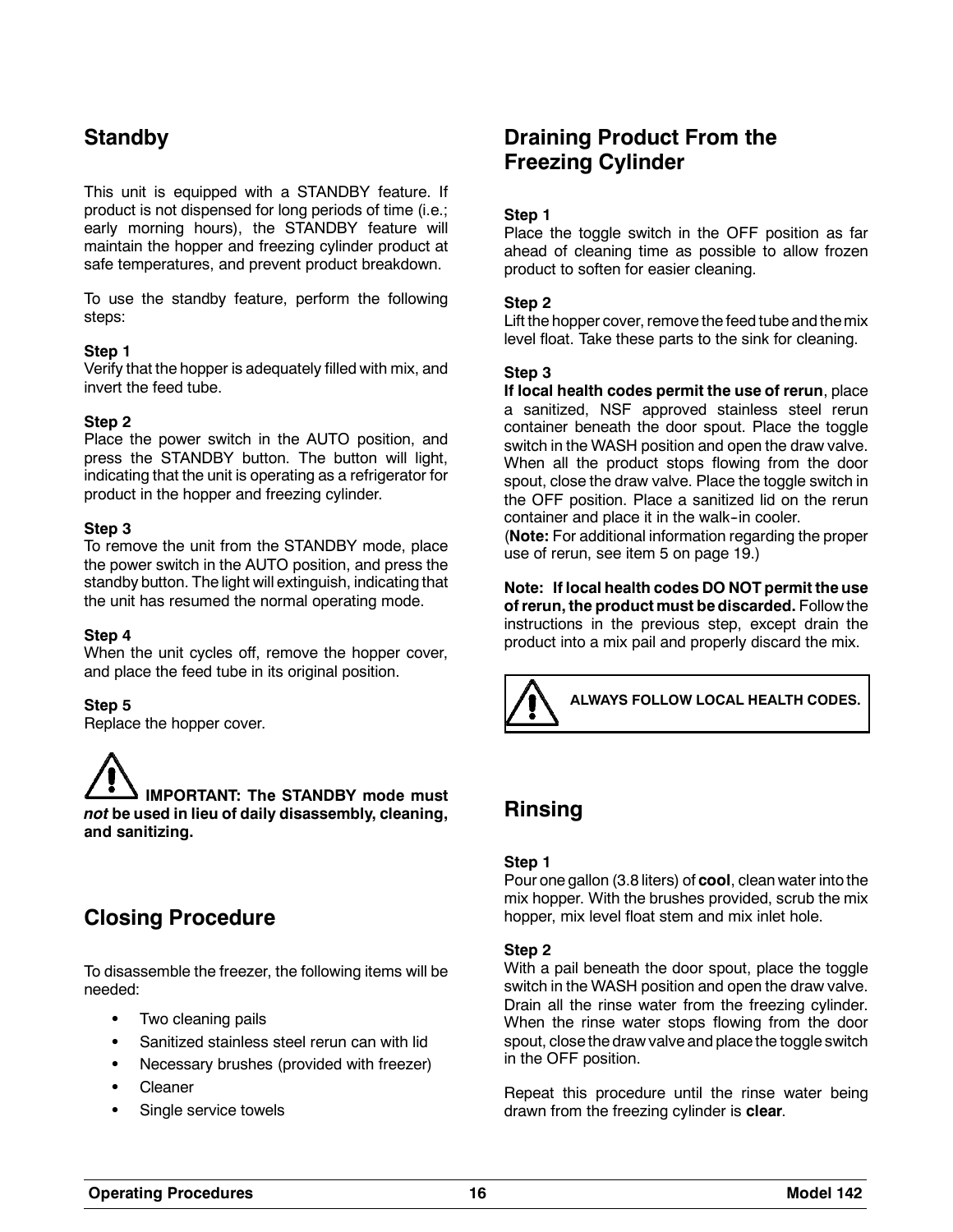# **Cleaning**

#### **Step 1**

Prepare a pail of an approved 100 PPM cleaning solution (examples:  $2-1/2$  gal. [9.5 liters] of Kay-5 $@$  or 2 gal. [7.6 liters] of Stera-Sheen®). USE WARM WA-TER AND FOLLOW THE MANUFACTURER'S SPE-CIFICATIONS.

#### **Step 2**

Pour the cleaning solution into the mix hopper and allow it to flow into the freezing cylinder.

#### **Step 3**

While the solution is flowing into the freezing cylinder, brush clean the mix hopper, mix level float stem and mix inlet hole.

#### **Step 4**

Place the toggle switch in the WASH position. This will cause the cleaning solution in the freezing cylinder to be agitated.

#### **Step 5**

Place an empty pail beneath the door spout and open the draw valve. Draw off all the cleaning solution. When the solution stops flowing from the door spout, close the draw valve and place the toggle switch in the OFF position.

# **Disassembly**



### **Be Sure the Toggle Switch is in the "OFF" Position to Eliminate the Chance of Moving Parts.**

#### **Step 2**

Remove the handscrews and freezer door. Remove the beater assembly from the freezing cylinder and take these parts to the sink for cleaning.

#### **Step 3**

Remove the splash shield from the freezer and take to the sink for cleaning.

#### **Step 4**

Remove the rear drip pan from the front panel. Take it to the sink for cleaning.

**Note:** If the drip pan is filled with an excessive amount of mix, this is an indication that the drive shaft o--ring of the beater assembly should be replaced or lubricated properly.

# **Brush Cleaning**

#### **Step 1**

Prepare a sink with an approved cleaning solution (examples: Kay-5® or Stera-Sheen®). USE WARM WATER AND FOLLOW THE MANUFACTURER'S SPECIFICATIONS. (**IMPORTANT:** Follow the label directions. A STRONG solution can cause parts damage. A MILD solution will not provide adequate cleaning.) Make sure all brushes provided with the freezer are available for brush cleaning.

#### **Step 2**

Remove the cup seal from the drive shaft of the beater assembly.

#### **Step 3**

From the freezer door, remove the design cap, draw valve handle, valve lifter arm, and draw valve. Remove all o-rings.

**Note:** To remove o-rings, use a towel to grasp the o--ring. Apply pressure in an upward direction until the o--ring pops out of its groove. With the other hand, push the top of the o--ring forward, and it will roll out of the groove and can be easily removed. If there is more than one o--ring to be removed, always remove the rear o-ring first. This will allow the o-ring to slide over the forward rings without falling into the open grooves.

#### **Step 4**

Remove the large o-ring, the front bearing, and the guide bearing from the back of the freezer door.

#### **Step 5**

Thoroughly brush clean all disassembled parts in the cleaning solution, making sure all lubricant and mix film is removed. Take particular care to brush clean the draw valve core in the freezer door. Place all the cleaned parts on a clean, dry surface to air dry overnight.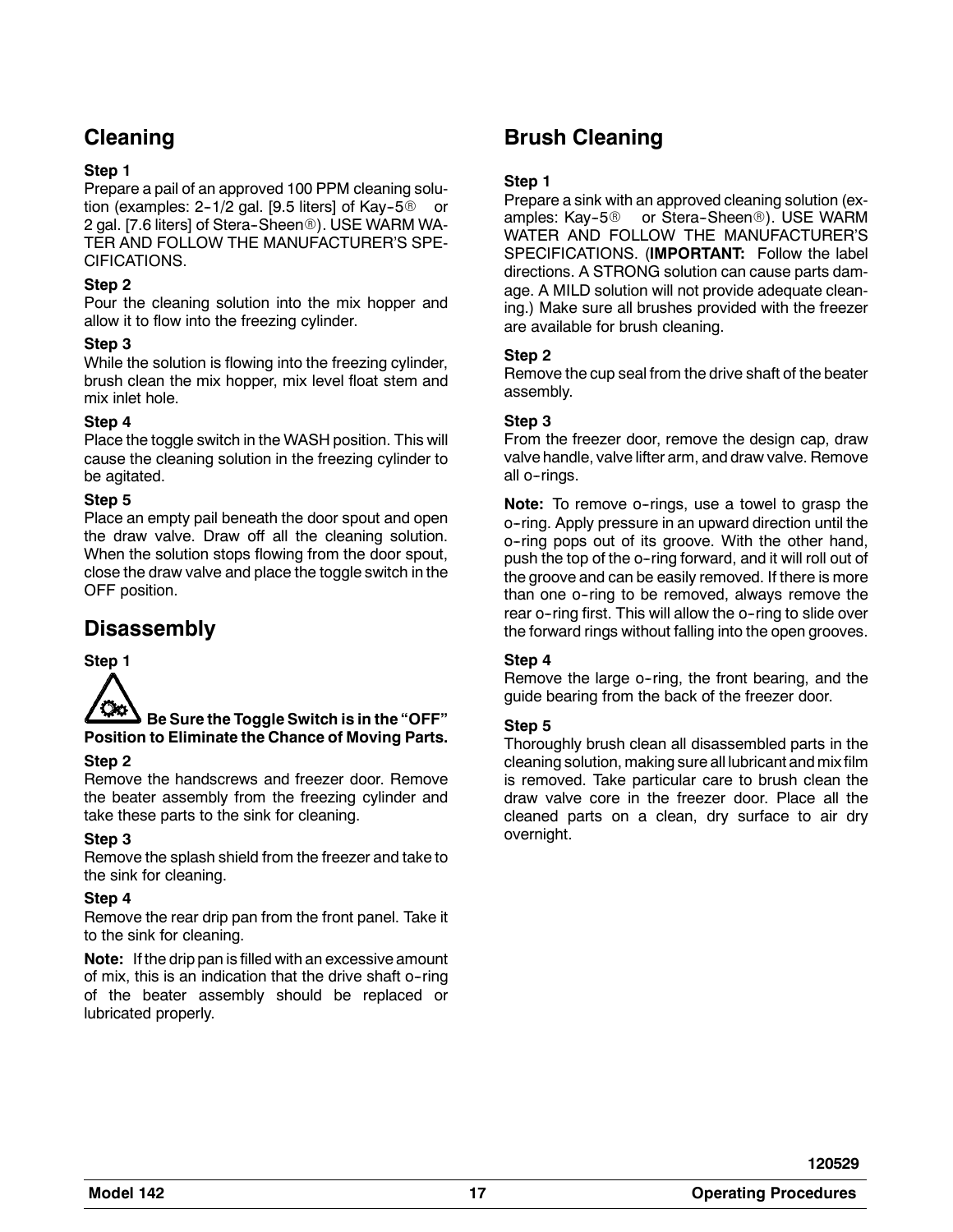#### **Step 6**

Return to the freezer with a small amount of cleaning solution. With the black bristle brush, brush clean the rear shell bearing at the back of the freezing cylinder.



Figure 27

#### **Step 7**

Clean all exterior surfaces of the freezer.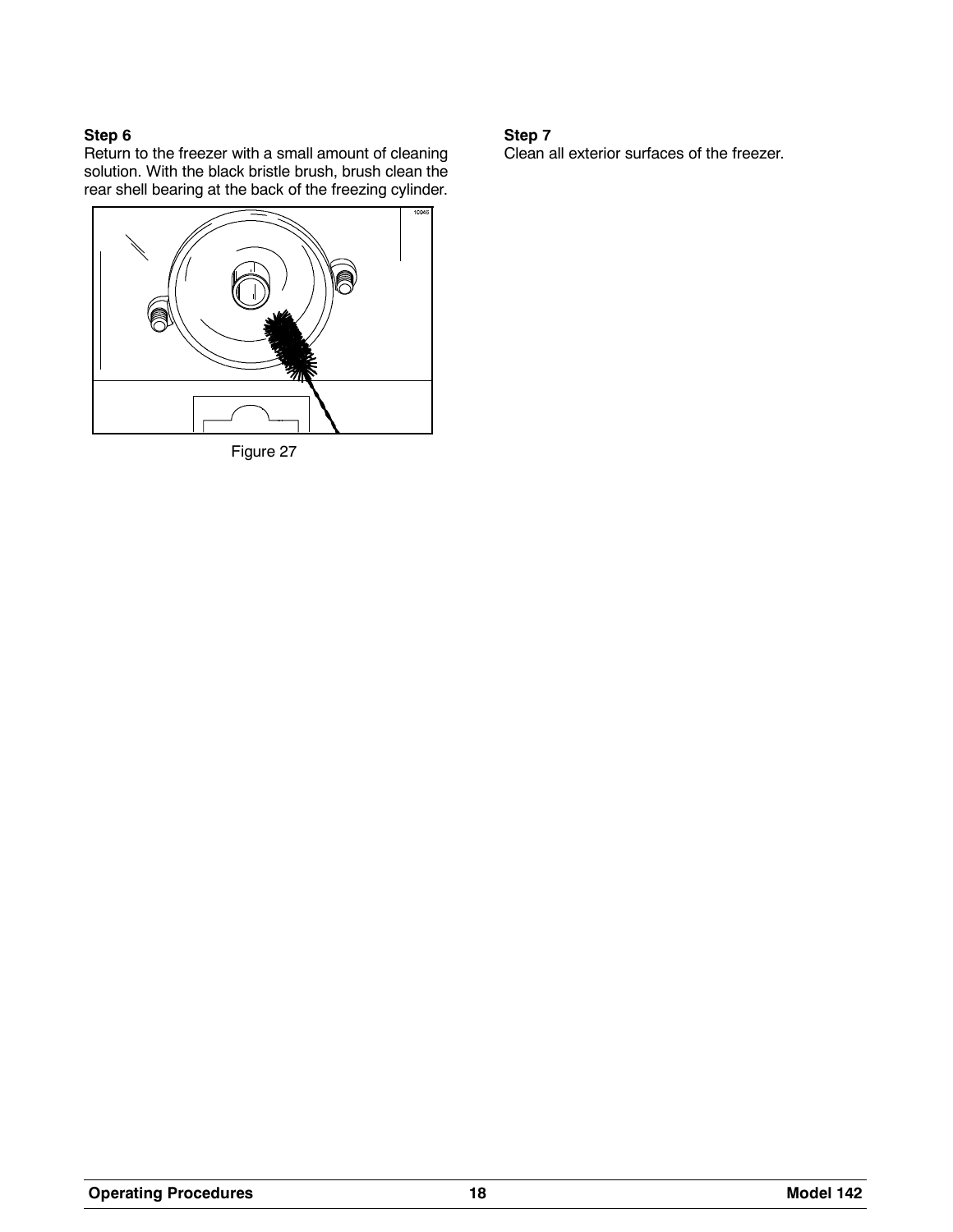# **During Cleaning and Sanitizing:**

**Cleaning and sanitizing schedules are governed by federal, state, or local regulatory agencies, and must be followed accordingly. If the unit has a "Standby mode", it must not be used in lieu of proper cleaning and sanitizing procedures and frequencies set forth by the ruling health authority. The following check points should be stressed during the cleaning and sanitizing operations.**

**CLEANING AND SANITIZING MUST BE PERFORMED DAILY.**



**ALWAYS FOLLOW LOCAL HEALTH CODES.**

# **Troubleshooting Bacterial Count:**

- $\Box$  1. Thoroughly clean and sanitize machine regularly, including complete disassembly and brush cleaning.
- $\Box$  2. Use all brushes supplied for thorough cleaning. The brushes are specially designed to reach all mix passageways.
- $\Box$  3. Use the smaller white bristle brush to clean the mix inlet hole which extends from the mix hopper down to the rear of the freezing cylinder.
- $\Box$  4. Use the black bristle brush to thoroughly clean the rear shell bearing located at the rear of the freezing cylinder. Be sure to have a generous amount of cleaning solution on the brush.
- $\Box$  5. IF LOCAL HEALTH CODES PERMIT THE USE OF RERUN, make sure the mix rerun is stored in a sanitized, covered stainless steel container and used the following day. DO NOT prime the machine with rerun. When using

rerun, skim off the foam and discard; then mix the rerun with fresh mix in a ratio of 50/50 during the day's operation.

- $\Box$  6. On a designated day of the week, run the mix as low as feasible and discard after closing. This will break the rerun cycle and reduce the possibility of high bacteria counts.
- $\Box$  7. Properly prepare the cleaning and sanitizing solutions. Read and follow label directions carefully. Too strong of a solution may damage the parts and too weak of a solution will not do an adequate job of cleaning or sanitizing.
- $\Box$  8. Temperature of mix in mix hopper and walk-in cooler should be below  $40^\circ$ F. (4.4 $^\circ$ C.).

# **Regular Maintenance Checks:**

- $\Box$  1. Check the rear shell bearing for signs of wear (excessive mix leakage in rear drip pan). Verify that it has been cleaned properly.
- $\Box$  2. Using a screwdriver and cloth towel, keep the rear shell bearing and the female hex drive socket clean and free of lubricant and mix deposits.
- $\Box$  3. Dispose of o-rings and seals if they are worn, torn, or fit too loosely. Replace these o-rings with new ones.
- $\Box$  4. Follow all lubricating procedures as outlined in "Assembly".
- $\Box$  5. Check the condenser for accumulation of dirt and lint. A dirty condenser will reduce the efficiency and capacity of the machine. Condensers should be cleaned **monthly** with a soft brush.

**Note:** For machines equipped with an air filter, it will be necessary to vacuum clean the filters on a monthly schedule.

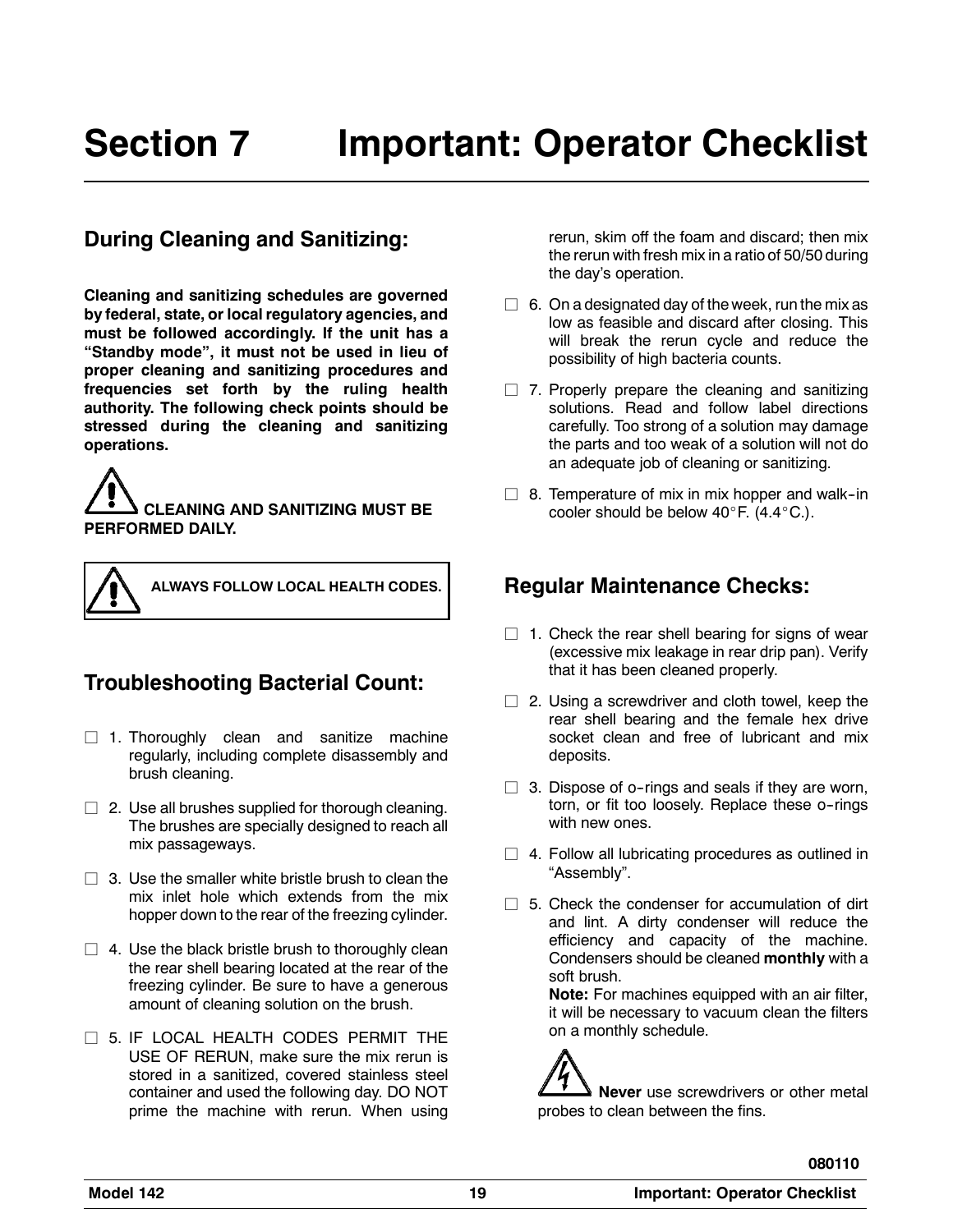# **Winter Storage**

If the place of business is to be closed during the winter months, it is important to protect the freezer by following certain precautions, particularly if the building is subject to freezing conditions.

Disconnect the freezer from the main power source to prevent possible electrical damage.

Your local Taylor Distributor can perform this service for you.

Wrap detachable parts of the freezer such as beater, blades, drive shaft, and freezer door, and place in a protected dry place. Rubber trim parts and gaskets can be protected by wrapping with moisture-proof paper. All parts should be thoroughly cleaned of dried mix or lubrication accumulations which attract mice and other vermin.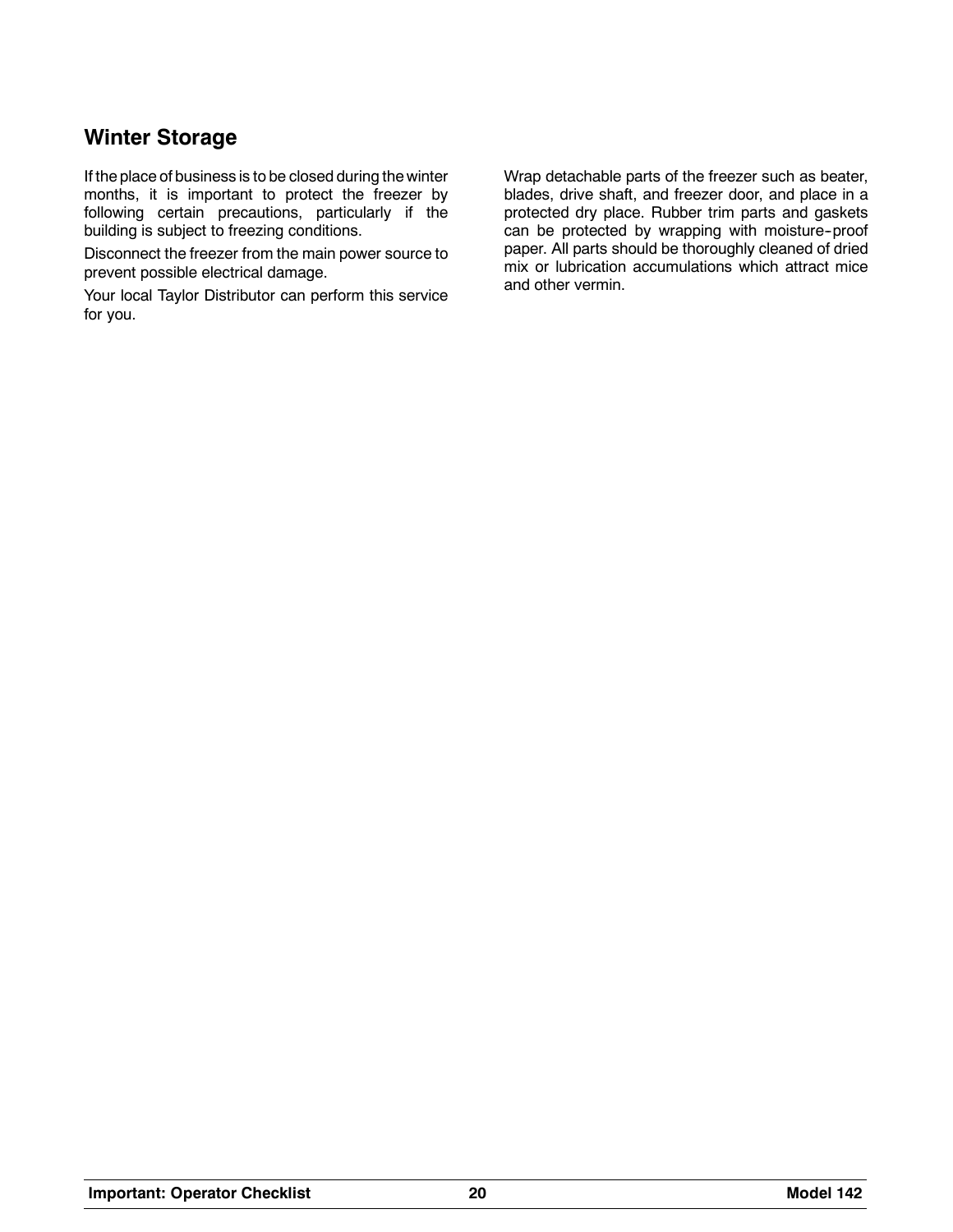| <b>PROBLEM</b>                                       | <b>PROBABLE CAUSE</b>                                                           | <b>REMEDY</b>                                                                                                                                             | <b>PAGE</b> |
|------------------------------------------------------|---------------------------------------------------------------------------------|-----------------------------------------------------------------------------------------------------------------------------------------------------------|-------------|
|                                                      |                                                                                 |                                                                                                                                                           | REF.        |
| 1. No product being<br>dispensed.                    | a. Toggle switch in OFF<br>position.                                            | a. Place toggle switch in the<br>AUTO position.                                                                                                           | 15          |
|                                                      | b. Inadequate level of mix in<br>mix hopper.                                    | b. Fill mix hopper with mix.                                                                                                                              | 15          |
|                                                      | c. Beater motor overloaded.                                                     | c. Place the toggle switch in<br>the OFF position. Allow<br>the motor to cool. Reset<br>beater motor. Place the<br>toggle switch in the AUTO<br>position. | 8           |
|                                                      | d. Unit unplugged at wall<br>receptacle.                                        | d. Plug in power cord.                                                                                                                                    |             |
|                                                      | e. Tripped circuit breaker or<br>blown fuse.                                    | e. Place the circuit breaker in<br>the ON position or replace<br>fuse.                                                                                    |             |
|                                                      | f. Freezer door was<br>assembled incorrectly.                                   | f. See "Operating<br>Procedures" for proper<br>installation.                                                                                              | 10          |
|                                                      | g. Product is being drawn off<br>far in excess of freezer's<br>capacity.        | g. Stop drawing product and<br>allow unit to recover.                                                                                                     |             |
|                                                      | h. Feed tube incorrectly<br>installed.                                          | h. Install feed tube according<br>to instructions in this<br>manual.                                                                                      | 16          |
| 2. Machine will not operate in<br>the AUTO position. | a. Unit unplugged.                                                              | a. Plug in power cord.                                                                                                                                    |             |
|                                                      | b. Circuit breaker tripped or<br>fuse blown.                                    | b. Place the circuit breaker in<br>the ON position or replace<br>fuse.                                                                                    |             |
|                                                      | c. Beater motor overloaded,<br>causing a loss of power to<br>the toggle switch. | c. Place the toggle switch in<br>the OFF position. Allow<br>the motor to cool. Reset<br>beater motor. Place toggle<br>switch in the AUTO<br>position.     | 8           |
| 3. Product is too stiff.                             | a. The temperature control is<br>set too cold.                                  | a. Call service technician.                                                                                                                               | - - -       |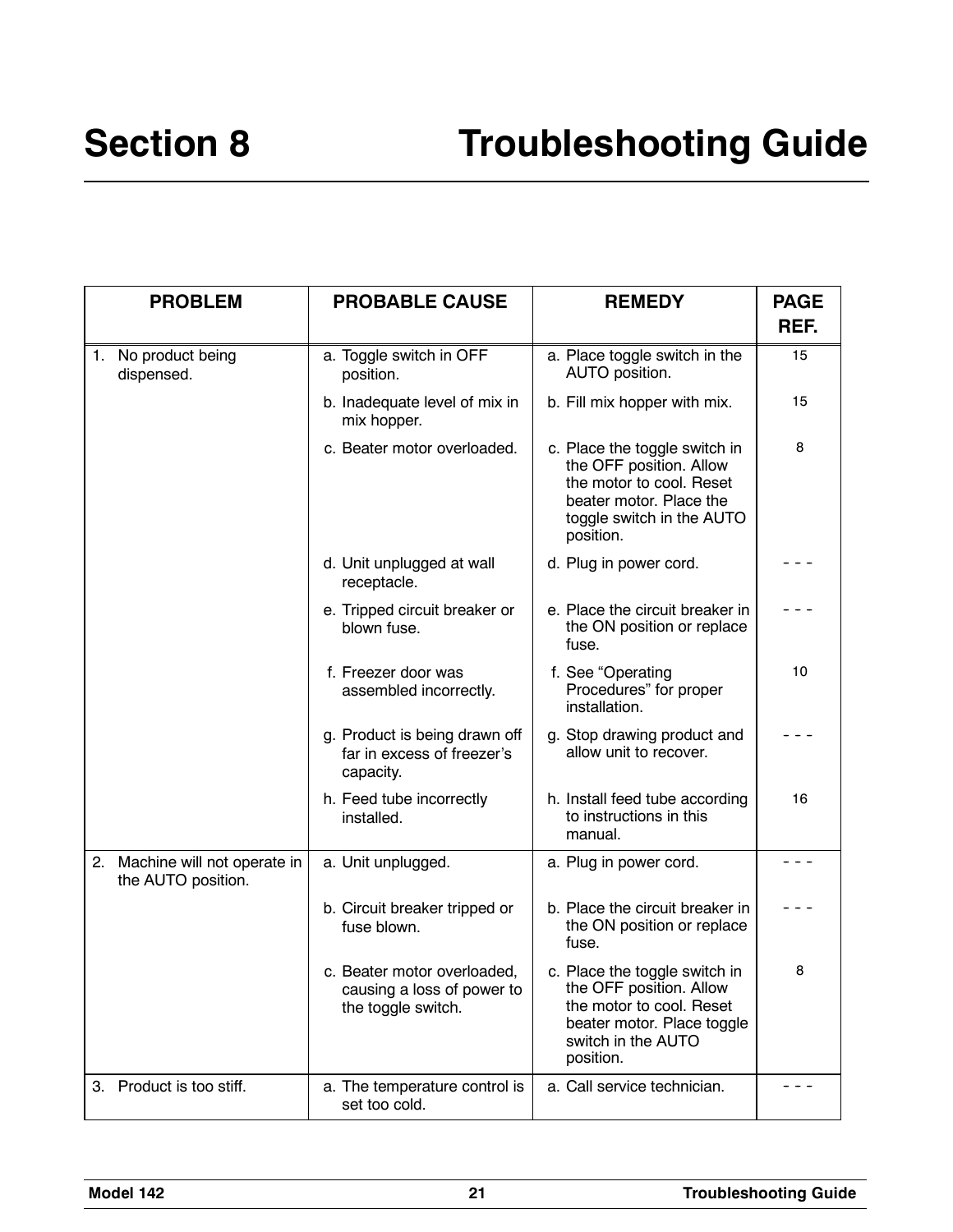|    | <b>PROBLEM</b>                                 | <b>PROBABLE CAUSE</b>                                                  | <b>REMEDY</b>                                                                                                                                | <b>PAGE</b><br>REF. |
|----|------------------------------------------------|------------------------------------------------------------------------|----------------------------------------------------------------------------------------------------------------------------------------------|---------------------|
|    | 4. Product is too soft.                        | a. The temperature control is<br>set too warm.                         | a. Call service technician.                                                                                                                  | $- - -$             |
|    |                                                | b. The feed tube is not<br>installed.                                  | b. Install the feed tube in mix<br>inlet hole at bottom of the<br>mix hopper. (The metering<br>hole should be at the<br>bottom of the tube.) | 15/16               |
|    |                                                | c. Out-drawing the freezer's<br>capacity.                              | c. Two 4 oz. (113.4 gram)<br>servings in one minute.                                                                                         |                     |
|    | 5. The freezing cylinder walls<br>are scored.  | a. Operating freezer without<br>front bearing on freezer<br>door.      | a. Install front bearing on<br>freezer door.                                                                                                 | 11                  |
|    |                                                | b. Rear bearing unit is out of<br>alignment.                           | b. Contact service<br>technician.                                                                                                            |                     |
|    | 6. Excessive leakage in rear<br>drip pan.      | a. Worn or defective o-ring<br>on beater drive shaft.                  | a. Replace every 3 months.                                                                                                                   | 23                  |
|    |                                                | b. Worn rear shell bearing.                                            | b. Contact service<br>technician.                                                                                                            |                     |
|    |                                                | c. Incorrect lubricant.                                                | c. Use food grade lubricant<br>(example: Taylor Lube).                                                                                       | 10                  |
|    |                                                | d. Inadequate lubrication of<br>beater drive shaft.                    | d. Lubricate properly.                                                                                                                       | 10                  |
|    | 7. Draw valve leaking.                         | a. Incorrect lubricant.                                                | a. Use food grade lubricant<br>(example: Taylor Lube).                                                                                       | 11                  |
|    |                                                | b. Worn or defective o-rings<br>on draw valve.                         | b. Replace every 3 months.                                                                                                                   | 23                  |
|    |                                                | c. Inadequate lubrication of<br>draw valve.                            | c. Lubricate properly.                                                                                                                       | 11                  |
| 8. | Product not feeding into<br>freezing cylinder. | a. Inadequate level of mix in<br>mix hopper.                           | a. Fill mix hopper with mix.                                                                                                                 | 15                  |
|    |                                                | b. Mix inlet hole frozen up.                                           | b. Call service technician.                                                                                                                  |                     |
|    |                                                | c. Feed tube incorrectly<br>installed.                                 | c. Place feed hole at the<br>bottom.                                                                                                         | 15                  |
|    | 9. Unit goes out on overload<br>excessively.   | a. Too many appliances<br>plugged into the circuit.                    | a. A separate 15 amp.<br>circuit is needed for the<br>freezer to operate<br>properly.                                                        |                     |
|    |                                                | b. Extension cord placed<br>between power cord and<br>wall receptacle. | b. If extension cord is used,<br>it must match the power<br>cord<br>in size of wire ampacity.                                                |                     |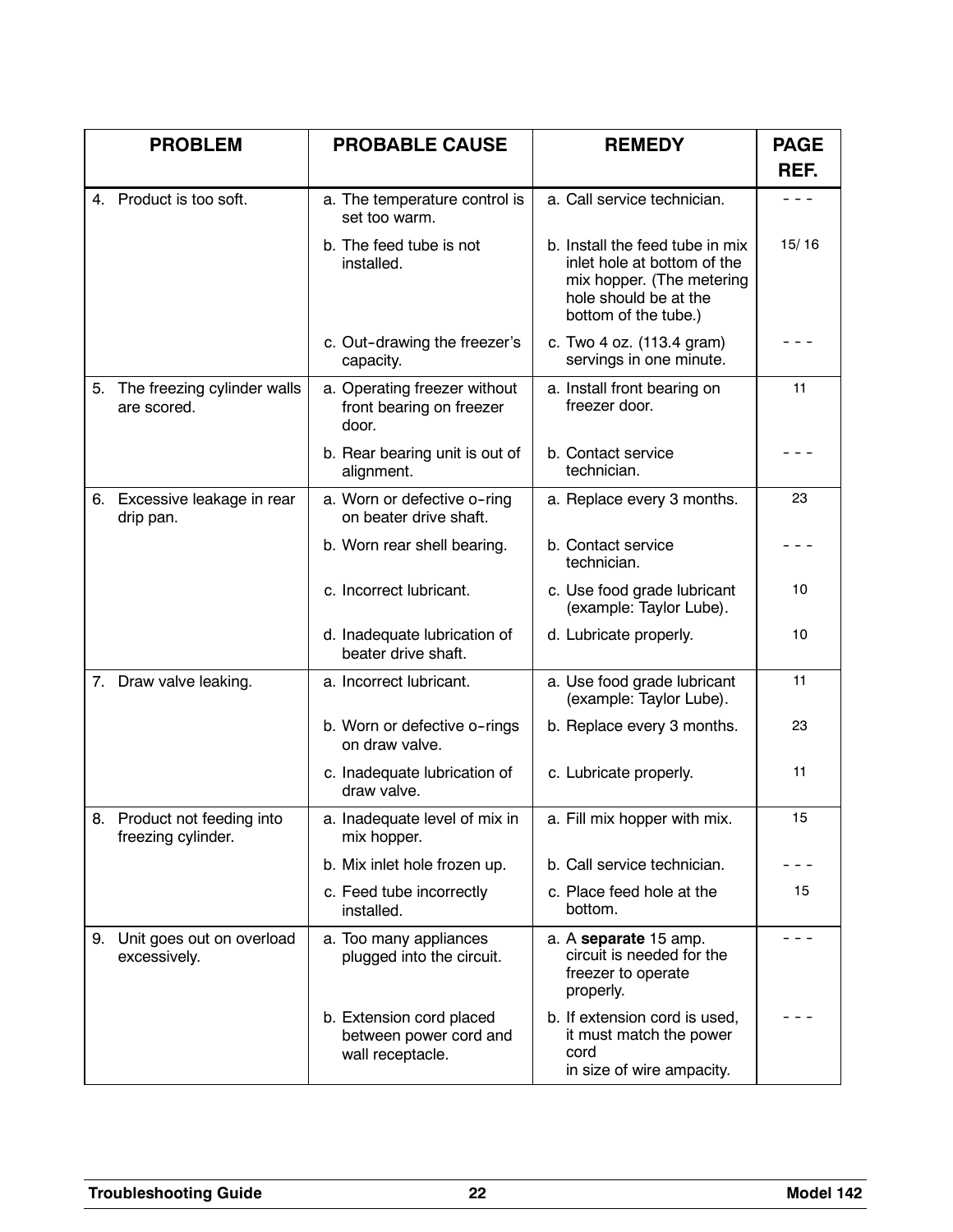| <b>PART DESCRIPTION</b>           | <b>EVERY 3</b><br><b>MONTHS</b> | <b>EVERY 6</b><br><b>MONTHS</b>      | <b>ANNUALLY</b> | <b>QUANTITIES TO</b><br><b>BE REPLACED</b> |
|-----------------------------------|---------------------------------|--------------------------------------|-----------------|--------------------------------------------|
| Beater Drive Shaft Cup Seal       | $\times$                        |                                      |                 |                                            |
| Freezer Door O-Ring               | X                               |                                      |                 |                                            |
| <b>Freezer Door Front Bearing</b> | X                               |                                      |                 |                                            |
| Freezer Door Guide Bearing        | X                               |                                      |                 |                                            |
| Draw Valve O-Ring                 | X                               |                                      |                 | $\overline{2}$                             |
| Draw Valve Handle O-Ring          | X                               |                                      |                 |                                            |
| Black Bristle Brush, 1" x 2"      |                                 | Inspect &<br>Replace if<br>Necessary | Minimum         |                                            |
| Double Ended Brush                |                                 | Inspect &<br>Replace if<br>Necessary | <b>Minimum</b>  |                                            |
| White Bristle Brush, 3" x 7"      |                                 | Inspect &<br>Replace if<br>Necessary | Minimum         |                                            |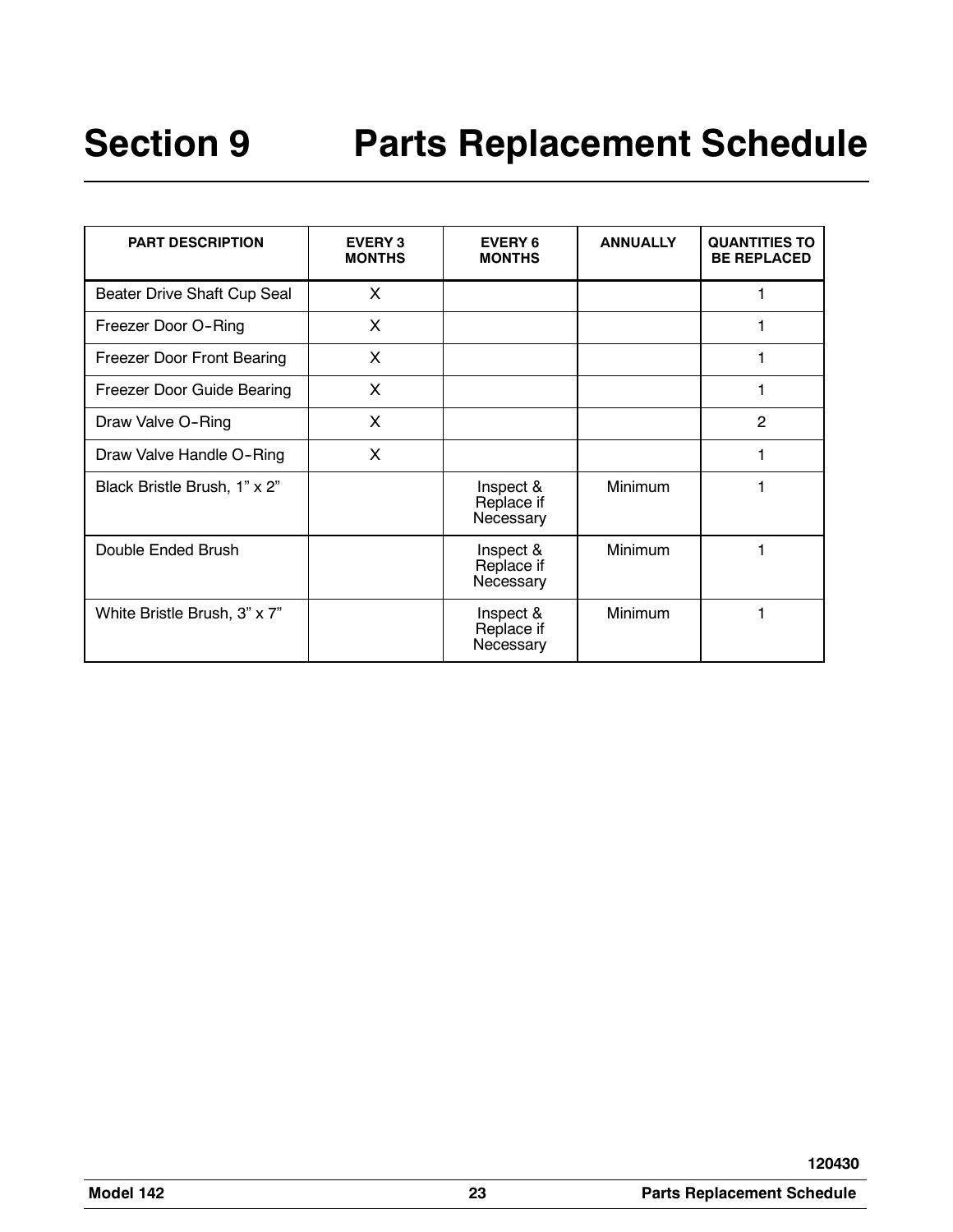### **Class 103 Parts**

The warranty for new equipment Class 103 parts is one year from the original date of unit installation, with a replacement parts warranty of three months.

#### **Class 512 Parts**

The warranty for new equipment Class 512 parts is five years from the original date of unit installation, with a replacement parts warranty of twelve months.

#### **Class 000 Parts**

Class 000 parts are considered wear items - no warranty.

## **Class 212 Parts**

#### **Class \*\*\* Parts**

The warranty for new equipment Class 212 parts is two years from the original date of unit installation, with a replacement parts warranty of twelve months.

See warranty explanation on the back of the check-out card.

**CAUTION: Warranty is valid only if the parts are authorized Taylor parts, purchased from an authorized Taylor Distributor, and the required service work is provided by an authorized Taylor service technician.**

**Taylor reserves the right to deny warranty claims on equipment or parts if non--approved parts or refrigerant were installed in the machine, system modifications were performed beyond factory recommendations, or it is determined that the failure was caused by neglect or abuse.**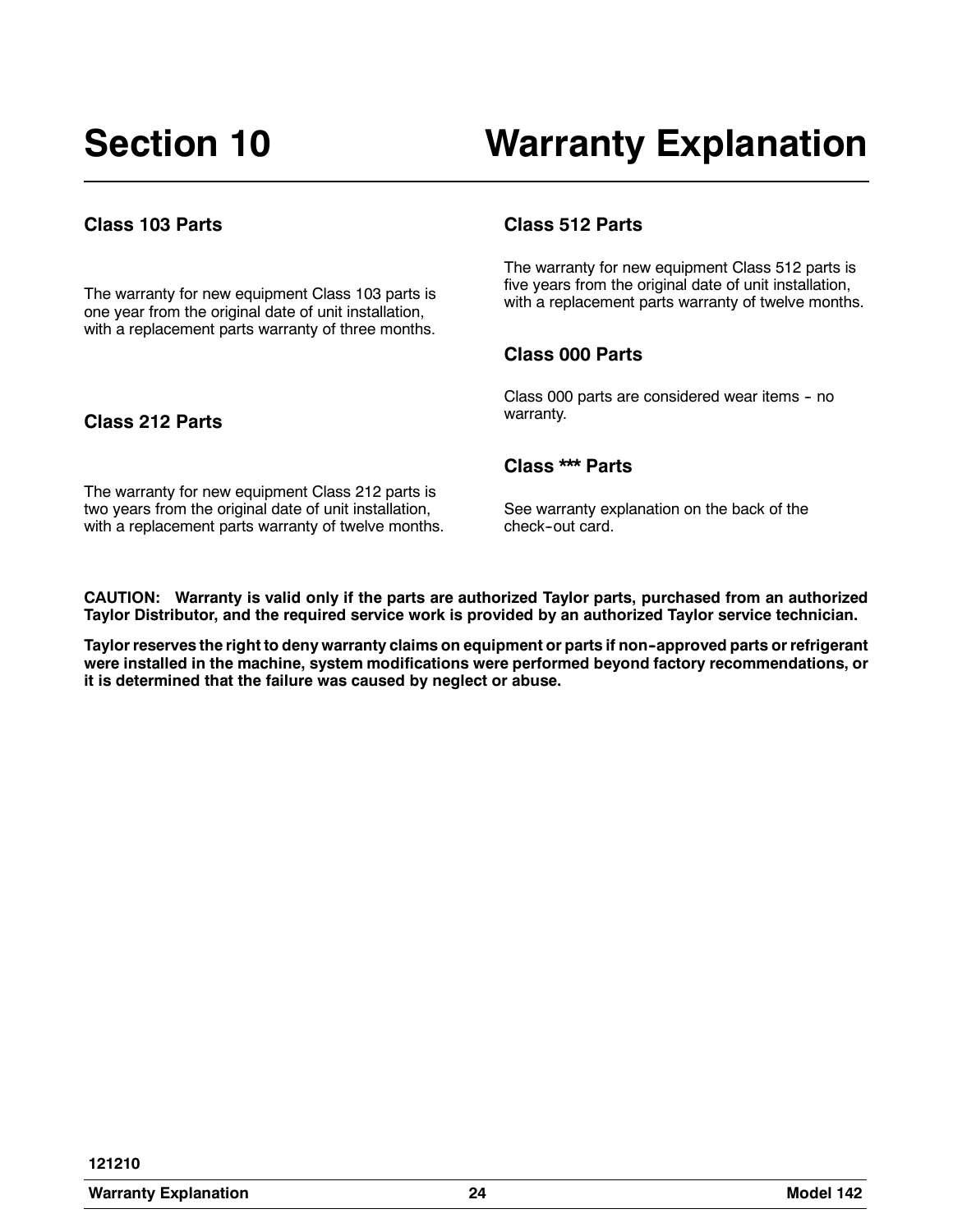| DESCRIPTION                                      | PART      | 142                      | WARR.          | REMARKS                               |
|--------------------------------------------------|-----------|--------------------------|----------------|---------------------------------------|
|                                                  | NUMBER    | QTY.                     | CLASS          |                                       |
| BEARING-FRONT                                    | 023262    | 4                        | 8              |                                       |
| BEARING-GUIDE                                    | 014496    | 4                        | 000            |                                       |
| BEARING-REAR SHEL                                | 023648    | T                        | 000            |                                       |
| +COLLAR-REAR BEARING                             | 025564    | ᡪ                        | 80             |                                       |
| +NUT-REAR BEARING                                | 023647    | ᡪ                        | 000            |                                       |
| +TAB-BEARING LOCK                                | 025027    | ↽                        | 000            |                                       |
| <b>REAR</b><br>BEARING-UNIT                      | 024764    | T                        | 103            |                                       |
| <b>BEATER A</b>                                  | X24689    | ↽                        | 103            |                                       |
| +SEAL-U-CUP                                      | 080534    |                          | 80             | S/N M2085459 & UP REPLACES 021278     |
| BELT-HTD PITCH LENGTH 565MM                      | 041585    | ↽                        | 000            | COGGED - IDLER PULLEY TO BEARING UNIT |
| BELT-V-4L370                                     | 004227    |                          | 000            | LARGE PULLEY TO BEATER MOTOR          |
| BLOCK-TERMINAL 5 POLE                            | 024329    | ٢                        | 0103           |                                       |
| ш<br><b>RALL</b><br>BRUSH-DOUBLE ENDED-PUMP&FEED | 013072    | 4                        | 000            |                                       |
| BRUSH-MIX PUMP BODY-3"X7"WHITE                   | 023316    | 4                        | $\overline{0}$ |                                       |
| BRUSH-REAR BRG 1IN.DX2IN.LGX14                   | 013071    | 4                        | 000            |                                       |
| BUSHING-SNAP 11/16 ID X 7/8OD                    | 010548    | $\overline{\phantom{0}}$ | 000            | S/N K9087267 & PRIOR                  |
| CAP-DESIGN-1.010"ID-6 POINT                      | 014218    | $\overline{\phantom{0}}$ | 80             |                                       |
| COMPRESSOR AKA9462ZXA-AK1                        | 049302-12 | $\overline{\phantom{0}}$ | 512            | 115V 60HZ 1PH                         |
| +CAPACITOR-RUN 25UF/370VAC                       | 023739    | $\overline{\phantom{0}}$ | 103            | 115V 60HZ 1PH                         |
| +CAPACITOR-START 72-88UF/2                       | 039557-27 | $\overline{\phantom{0}}$ | 103            | 115V 60HZ 1PH                         |
| +RELAY-START-COMPRESSOR                          | 045432-12 | $\overline{\phantom{0}}$ | 103            | 115V 60HZ 1PH                         |
| +GROMMET-COMPRESSOR MOUNT-AE-                    | 039919    | 4                        | 80             |                                       |
| +SLEEVE-MOUNTING-COMP-AE                         | 039920    | 4                        | 80             |                                       |
| COMPRESSOR AKA9462ZXD-AK1                        | 049302-27 | $\overline{\phantom{0}}$ | 512            | 208-230V 60HZ 1PH - J6012926 & UP     |
| +CAPACITOR-RUN 15UF/370V                         | 027087    | ٣                        | 103            | 208-230V 60HZ 1PH                     |
| +CAPACITOR-START 72-88UF/3                       | 039567    |                          | 103            | 208-230V 60HZ 1PH                     |
| +RELAY-START-COMPRESSOR                          | 048150    | ᡪ                        | 103            | 208-230V 60HZ 1PH                     |
| +GROMMET-COMPRESSOR MOUNT-AE                     | 039919    | 4                        | 000            |                                       |
| +SLEEVE-MOUNTING-COMP-AE                         | 039920    | 4                        | 000            |                                       |
| CONDENSER-AC-12LX16HX2.5T3ROW                    | 048935    | $\overline{\phantom{0}}$ | 103            |                                       |
| CORD-POWER                                       | 085093    |                          | 103            | 115V 60HZ 1PH                         |

# Section 11 Parts List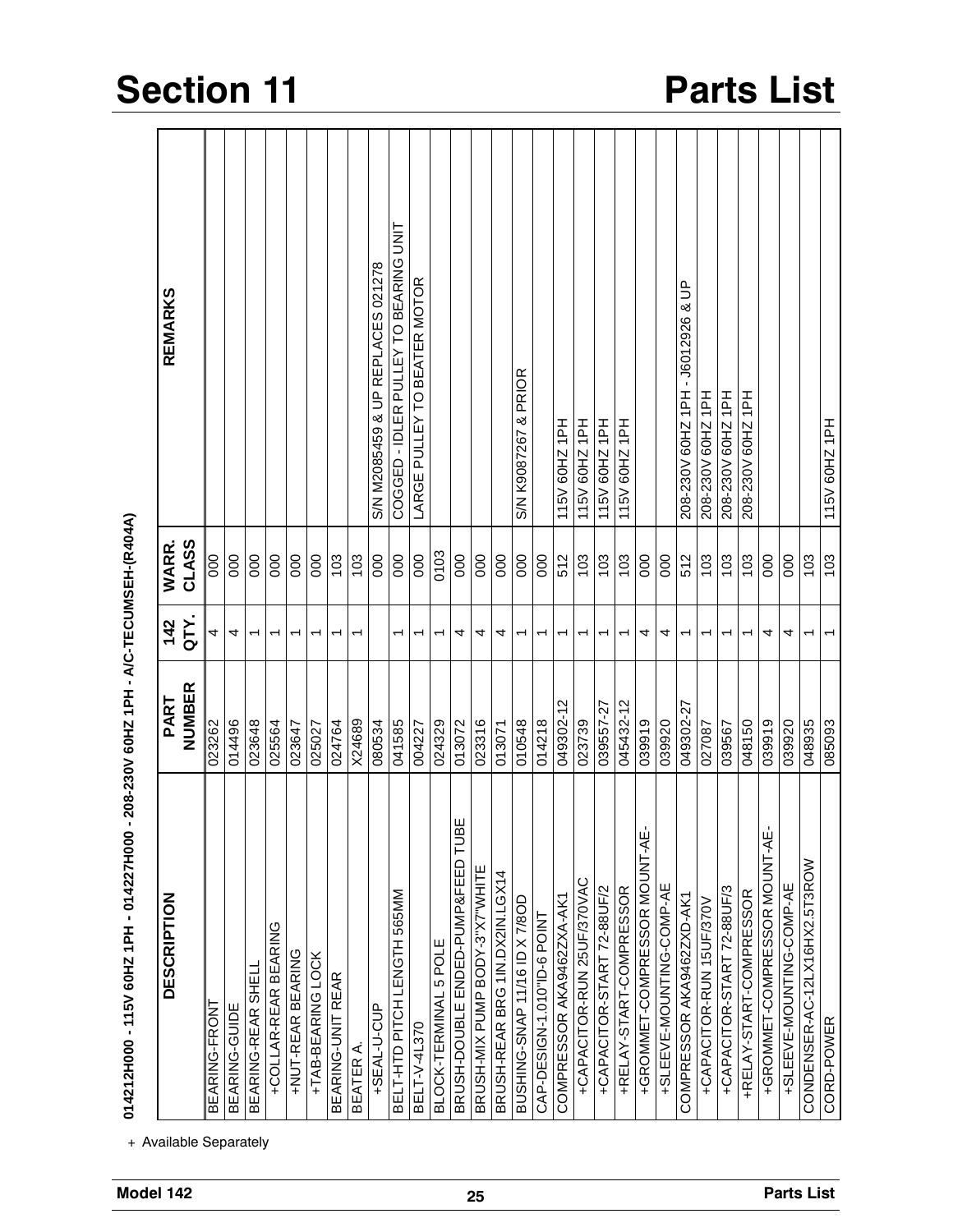| <b>Parts List</b> | <b>DESCRIPTION</b>                                 | NUMBER<br>PART | <b>NIC</b><br>142        | CLASS<br>WARR. | <b>REMARKS</b>                        |
|-------------------|----------------------------------------------------|----------------|--------------------------|----------------|---------------------------------------|
|                   | CORD-POWER-250V-15A-95"L<br>+ Available Separately | 042936-27      |                          | 103            | 208-230V 60HZ 1PH                     |
|                   | COVER A.-HOPPER                                    | X49633         | $\overline{ }$           | 103            |                                       |
|                   | DECAL-CLEAN INST.-HOPPER                           | 019029         | ↽                        | $\frac{0}{2}$  |                                       |
|                   | DECAL-MAG-FLAVOR PADS                              | 039713         | $\overline{\phantom{0}}$ | 000            |                                       |
|                   | DECAL-MAG-FROZEN YOGURT                            | 039717         | ↽                        | 000            |                                       |
|                   | DECAL-MAG-SOFT SERVE                               | 039714         | T                        | 000            |                                       |
|                   | DECAL-TROUBLESHOOTING                              | 038374         | ᡪ                        | 000            |                                       |
|                   | DIAGRAM-WIRING *142*                               | 049264         | $\overline{\phantom{0}}$ | 000            | 208-230V 60HZ 1PH<br>115V 60HZ 1PH    |
|                   | DOOR-1 SPOUT-4" LONG                               | X38959-SER     | $\overline{\phantom{0}}$ | 103            |                                       |
|                   | +O-RING-2-3/4 OD X .139W                           | 019998         | ٣                        | 000            |                                       |
|                   | +ARM-VALVE LIFTER                                  | 024761         | ↽                        | 103            |                                       |
|                   | +HANDLE-DRAW                                       | 024762         | $\overline{\phantom{0}}$ | 103            |                                       |
|                   | +O-RING-3/4 OD X .103W                             | 015835         | ۳                        | 000            |                                       |
|                   | +VALVE-DRAW                                        | 024763         | $\overline{ }$           | 103            |                                       |
|                   | +O-RING-7/8 OD X .103W                             | 014402         | ∾                        | 000            |                                       |
| 26                | DRYER-FILTER 1/4 X 1/4 SOLDER                      | 048878         | $\mathbf{\sim}$          | $\overline{0}$ |                                       |
|                   | <b>BOTAVL+OBGIN NIVAL SdO-GAG</b>                  | 037665-DVD     | $\overline{\phantom{0}}$ | 000            |                                       |
|                   | EYELET-RESET BUTTON                                | 013739         | $\overline{\phantom{0}}$ | 000            | K9087268 & UP REPLACES 010548 BUSHING |
|                   | FLOAT A.-MIX LEVEL                                 | X39690         | ٢                        | 103            |                                       |
|                   | GUIDE A.-DRIP PAN                                  | X43491         | $\overline{\phantom{0}}$ | 103            |                                       |
|                   | HARNESS-WIRE-UPPER-HIVOLT                          | 043581         | T                        | 103            | INCLUDES 039534 TOGGLE SWITCH         |
|                   | HARNESS-WIRE-142-LOWER-STANDBY                     | 049005         | $\overline{\phantom{0}}$ | 103            |                                       |
|                   | KIT A.-TUNE UP                                     | X25802         | 4                        | 000            |                                       |
|                   | BEARING-FRONT                                      | 023262         | 4                        | 80             |                                       |
|                   | BEARING-GUIDE                                      | 014496         | 4                        | 000            |                                       |
|                   | CAP-DESIGN-1.010"ID-6 POINT                        | 014218         | 4                        | 000            |                                       |
|                   | O-RING-2-3/4 OD X .139W                            | 019998         | 4                        | 000            |                                       |
|                   | O-RING-3/4 OD X.103W                               | 015835         | 4                        | 000            |                                       |
|                   | O-RING-7/8 OD X .103W                              | 014402         | ∞                        | 000            |                                       |
|                   | SEAL-U-CUP                                         | 080534         | $\overline{\phantom{0}}$ | 000            | S/N M2085459 & UP REPLACES 021278     |
|                   | TOOL- 0-RING REMOVAL                               | 048260-WHT     | 4                        | 000            |                                       |
| Model 142         | LABEL-CAUTION-GRD-CIR BRK                          | 039992         |                          | 000            |                                       |
|                   | LABEL-DOOR-MOVE PART                               | 032749         | $\overline{ }$           | $\overline{0}$ |                                       |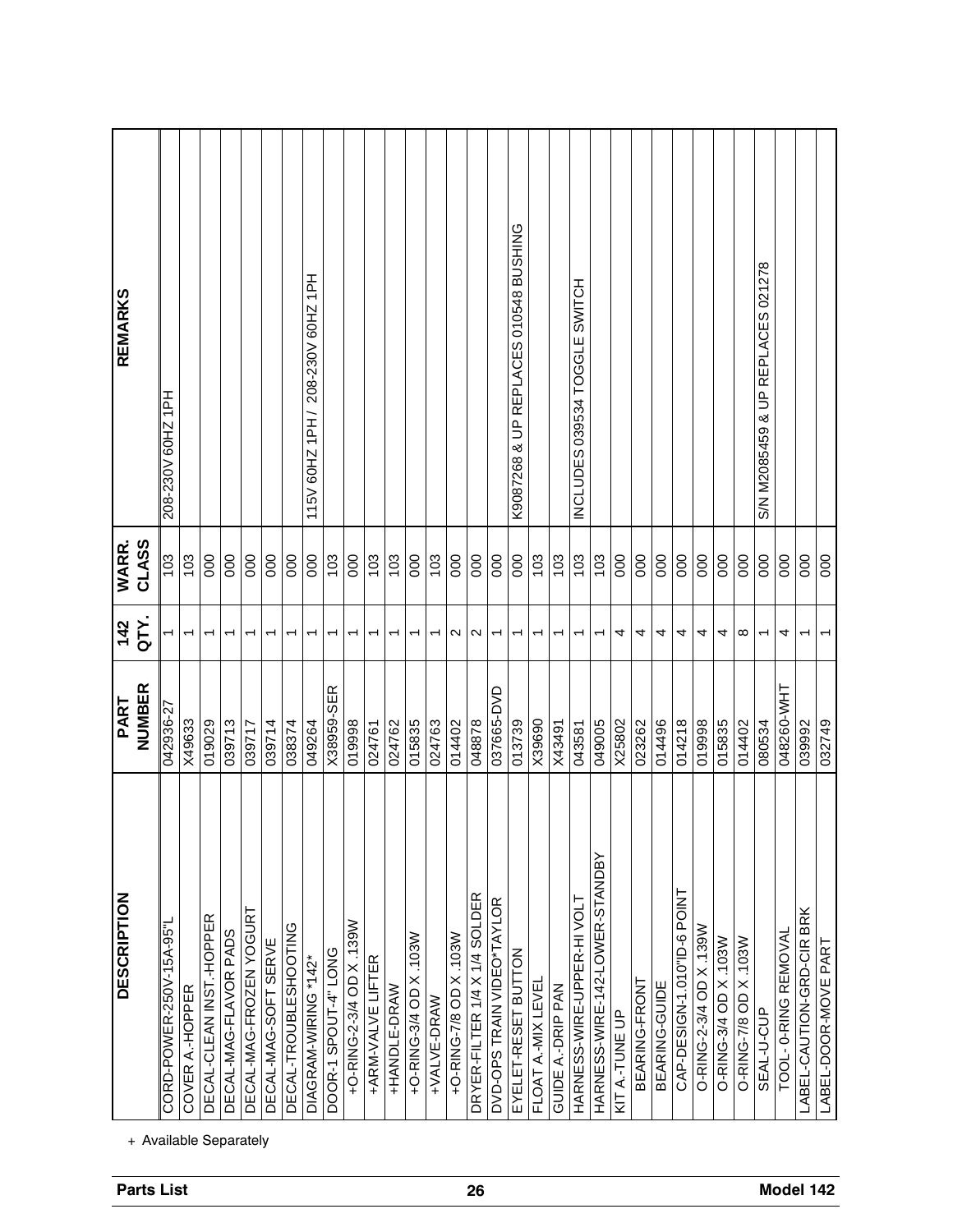| <b>REMARKS</b>                            |                              |                            |                  |                            | <b>MIX LOW</b>                |                                     |              | 115V 60HZ 1PH             | 208-230V 60HZ 1PH         | 115V 60HZ 1PH              |                                 | 208-230V 60HZ 1PH            |                                 | <b>HANDSCREW</b>  | J0125321/UP (REPLACES 039635) |                     |                         |                        |                      | 115V 60HZ 1PH                 | 208-230V 60HZ 1PH             | DEC PLATE                | M0114154 - REPLACED 039470-BLK | INCLUDES IDLER PULLEY AND BOLT | AVAILABLE FOR SERVICE |                 |                      | <b>BEATER MOTOR</b> | BEARING UNIT 115 / 208-230 / 240 50HZ | 115V 60HZ 1PH       | 208-230V 60HZ 1PH   |                             |                     |
|-------------------------------------------|------------------------------|----------------------------|------------------|----------------------------|-------------------------------|-------------------------------------|--------------|---------------------------|---------------------------|----------------------------|---------------------------------|------------------------------|---------------------------------|-------------------|-------------------------------|---------------------|-------------------------|------------------------|----------------------|-------------------------------|-------------------------------|--------------------------|--------------------------------|--------------------------------|-----------------------|-----------------|----------------------|---------------------|---------------------------------------|---------------------|---------------------|-----------------------------|---------------------|
| CLASS<br>WARR.                            | $\frac{000}{2}$              | 000                        | 000              | 103                        | 103                           | 000                                 | 000          | 212                       | 212                       | 103                        | 103                             | 103                          | 103                             | 103               | 103                           | 103                 | 103                     | 103                    | 103                  | 212                           | 212                           | 103                      | 103                            | 103                            | 103                   | 103             | 103                  | 103                 | 103                                   | 103                 | 103                 | 80                          | 103                 |
| QTY.<br>142                               |                              | $\overline{ }$             | 4                | 4                          | $\overline{\phantom{0}}$      | $\overline{\phantom{0}}$            |              | ↽                         | ᠆                         | ↽                          | $\overline{\phantom{0}}$        | $\overline{\phantom{0}}$     | $\overline{\phantom{0}}$        | $\mathbf{\Omega}$ | $\overline{\phantom{0}}$      |                     |                         |                        | ᠇                    | ↽                             | ↽                             | $\overline{\phantom{0}}$ | $\mathbf{\Omega}$              | $\overline{\phantom{0}}$       | ᠇                     | ᠇               | ᠆                    | ᠇                   | ↽                                     |                     | ᡪ                   |                             |                     |
| NUMBER<br>PART                            | 014502                       | 059287                     | 051433           | 024755                     | 039708                        | 047518                              | 039709-M     | 039563-12                 | 039563-27                 | 029770-12                  | 049009                          | 029770-27                    | 049009                          | 034829            | X43474                        | 042933              | 049001                  | 048879                 | 048999               | X44803SER1                    | X44803SER2                    | X39629                   | 038061-BLK                     | 046194                         | 039620                | 039616          | 039615               | 031076              | 041095                                | 067460-12           | 067460-27           | 055492                      | X39688              |
| <b>DESCRIPTION</b>                        | LABEL-SW-WASH/OFF/AUTO-SYMBO | LABEL-WARN-CONDENSER-SHARP | LABEL-WARN-COVER | LEG-4"-3/8-16 STUD-PLASTIC | LIGHT-MIX LOW-AMBER ROUND-24V | <b><i>LUBRICANT-TAYLOR 4 OZ</i></b> | MAN-OPER 142 | MOTOR-1/2HP 60HZ 115V 172 | MOTOR-1/2HP 60HZ 230V 172 | MOTOR-FAN 50 WATT W/GROUND | +FAN-5 BLADE 12" PUSH 22DEG CCW | MOTOR-FAN 50 WATT W/GROUNDWI | +FAN-5 BLADE 12" PUSH 22DEG CCW | NUT-STUD          | PAN A.-WHITE FRONT DRIP       | PANEL-FRONT-PLASTIC | PANEL-REAR *142*STANDBY | PANEL-SIDE *142* RIGHT | PANEL-SIDE *142*LEFT | PCB A.-STANDBY CONTROL-HOPPER | PCB A.-STANDBY CONTROL-HOPPER | PLATE A.-MOUNTING DECAL  | PROBE-THERMISTOR-BARREL-2% TOL | PULLEY-10"OD W/TIMING GEAR*142 | +BOLT-IDLER-1/2 X 20  | +NUT-SHAFT JACK | +WASHER-PULLEY IDLER | PULLEY-AK17X5/8     | 5MM PITCH<br>PULLEY-HTD 72 TOOTH      | RELAY-3 POLE-25 AMP | RELAY-3 POLE-25 AMP | SANITIZER-STERA SHEEN-GREEN | SENSOR A.-MIX LEVEL |
| + Available Separately<br>Model 142<br>27 |                              |                            |                  |                            |                               |                                     |              |                           |                           |                            |                                 |                              |                                 |                   |                               |                     |                         |                        |                      | <b>Parts List</b>             |                               |                          |                                |                                |                       |                 |                      |                     |                                       |                     |                     |                             |                     |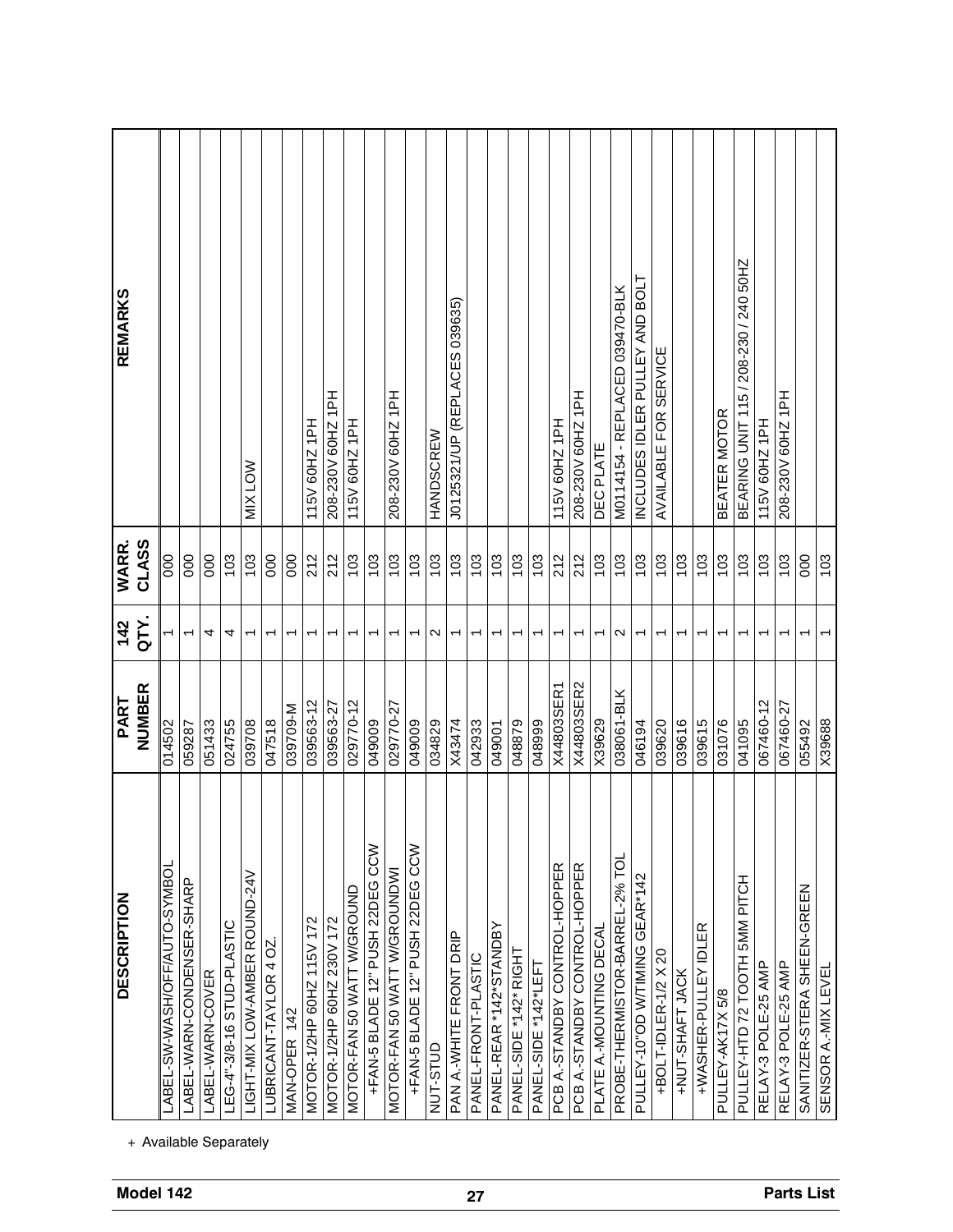| POWER SWITCH (043581 HARNESS-WIRE)<br>115V 60HZ 1PH - SUCTION LINE<br>115V 60HZ 1PH - LIQUID LINE<br>COMPRESSOR HIGH SIDE<br><b>MAIN COMPRESSOR</b><br>REPLACES 018217-1<br>208-230V 60HZ 1PH<br>208-230V 60HZ 1PH<br>115V 60HZ 1PH<br><b>SUCTION LINE</b><br>SUCTION LINE<br>103<br>103<br>103<br>103<br>103<br>103<br>103<br>103<br>103<br>103<br>103<br>103<br>103<br>102<br>103<br>000<br>103<br>000<br>103<br>000<br>103<br>103<br>80<br>103<br>103<br>103<br>103<br>103<br>103<br>$\frac{8}{2}$<br>$\frac{0}{2}$<br>$\mathbf{\Omega}$<br>$\mathbf{\Omega}$<br>$\mathbf{\Omega}$<br>$\mathbf{\Omega}$<br>$\mathbf{\Omega}$<br>N<br>$\overline{ }$<br>$\overline{\phantom{0}}$<br>$\overline{\phantom{0}}$<br>$\overline{ }$<br>$\overline{\phantom{0}}$<br>ᡪ<br>٢<br>ᡪ<br>$\overline{\phantom{0}}$<br>٢<br>ᡪ<br>٢<br>٣<br>$\overline{\phantom{0}}$<br>$\overline{\phantom{0}}$<br>٣<br>ᡪ<br>ᡪ<br>٣<br>ᡪ<br>ᡪ<br>ᡪ<br>X43577-SER<br>043449-12<br>030667-12<br>043681-12<br>043681-27<br>043449-27<br>043279-1<br>027219<br>023664<br>043279<br>049172<br>051578<br>042168<br>039444<br>035609<br>041063<br>034962<br>039735<br>035609<br>048230<br>039534<br>035819<br>044455<br>047016<br>022665<br>029244<br>027214<br>044404<br>039617<br>027137<br>048877<br>SWITCH-LEVER-SPDT-15A-125-250V<br>SWITCH-PRESSURE 440 PSI-SOLDER<br>TUBE-FEED-150-DANFOSS-.166HOLE<br>VALVE-SOLENOID 1/2ORF X 1/2ODF<br>VALVE-ACCESS 1/4FL X 1/4SOLDER<br>VALVE-SOLENOID 1/20RF X 1/20DF<br>VALVE-EXP-THERMO-1/4S X 1/4FPT<br>SWITCH-STAND BY SPST-LIGHTED<br>VALVE-ACCESS 1/4FL X 3/8SDR-90<br><b>1/4S</b><br>VALVE-SOLENOID 7/64ORF X 1/4S<br>SCREW-4-40X5/8 SLTD ROUND<br>VALVE-ACCESS-1/4 MFLX1/4 S-90<br>SPRING-COMP.720X.063X2.00<br>ACTUATOR-SWITCH-PLASTIC<br>NUT-PUSH ON-1/2DIA. SHAFT<br>ROD-SWITCH-SQUARE *142*<br>TIMER-DELAY ON MAKE 2 SEC<br>+BOOT-EXPANSION VALVE<br>VALVE-SOLENOID 7/64ORF X<br>BRACKET-DRAW SWITCH<br>TUBE-CAPILLARY .049 X 7FT<br>STUD-NOSE CONE *142*<br>SHIELD-SPLASH-PLASTIC<br>+BULB-LIGHT 14V 142<br>SWITCH-ACTUATOR<br>SWITCH A-DRAW *142*<br>BEARING-SWITCH<br>E-RING-1/4 IN-ZD<br>SHROUD-FAN *142*<br>SWITCH-TOGGLE<br>VALVE-EPR 1/4S<br>+ Available Separately | <b>DESCRIPTION</b>           | NUMBER<br>PART | QTY.<br>142    | CLASS<br><b>WARR</b> | REMARKS |
|------------------------------------------------------------------------------------------------------------------------------------------------------------------------------------------------------------------------------------------------------------------------------------------------------------------------------------------------------------------------------------------------------------------------------------------------------------------------------------------------------------------------------------------------------------------------------------------------------------------------------------------------------------------------------------------------------------------------------------------------------------------------------------------------------------------------------------------------------------------------------------------------------------------------------------------------------------------------------------------------------------------------------------------------------------------------------------------------------------------------------------------------------------------------------------------------------------------------------------------------------------------------------------------------------------------------------------------------------------------------------------------------------------------------------------------------------------------------------------------------------------------------------------------------------------------------------------------------------------------------------------------------------------------------------------------------------------------------------------------------------------------------------------------------------------------------------------------------------------------------------------------------------------------------------------------------------------------------------------------------------------------------------------------------------------------------------------------------------------------------------------------------------------------------------------------------|------------------------------|----------------|----------------|----------------------|---------|
|                                                                                                                                                                                                                                                                                                                                                                                                                                                                                                                                                                                                                                                                                                                                                                                                                                                                                                                                                                                                                                                                                                                                                                                                                                                                                                                                                                                                                                                                                                                                                                                                                                                                                                                                                                                                                                                                                                                                                                                                                                                                                                                                                                                                | SHELL A.-INSULATED *142*HOOD | X49175-SER     | $\overline{ }$ | 512                  |         |
|                                                                                                                                                                                                                                                                                                                                                                                                                                                                                                                                                                                                                                                                                                                                                                                                                                                                                                                                                                                                                                                                                                                                                                                                                                                                                                                                                                                                                                                                                                                                                                                                                                                                                                                                                                                                                                                                                                                                                                                                                                                                                                                                                                                                |                              |                |                |                      |         |
|                                                                                                                                                                                                                                                                                                                                                                                                                                                                                                                                                                                                                                                                                                                                                                                                                                                                                                                                                                                                                                                                                                                                                                                                                                                                                                                                                                                                                                                                                                                                                                                                                                                                                                                                                                                                                                                                                                                                                                                                                                                                                                                                                                                                |                              |                |                |                      |         |
|                                                                                                                                                                                                                                                                                                                                                                                                                                                                                                                                                                                                                                                                                                                                                                                                                                                                                                                                                                                                                                                                                                                                                                                                                                                                                                                                                                                                                                                                                                                                                                                                                                                                                                                                                                                                                                                                                                                                                                                                                                                                                                                                                                                                |                              |                |                |                      |         |
|                                                                                                                                                                                                                                                                                                                                                                                                                                                                                                                                                                                                                                                                                                                                                                                                                                                                                                                                                                                                                                                                                                                                                                                                                                                                                                                                                                                                                                                                                                                                                                                                                                                                                                                                                                                                                                                                                                                                                                                                                                                                                                                                                                                                |                              |                |                |                      |         |
|                                                                                                                                                                                                                                                                                                                                                                                                                                                                                                                                                                                                                                                                                                                                                                                                                                                                                                                                                                                                                                                                                                                                                                                                                                                                                                                                                                                                                                                                                                                                                                                                                                                                                                                                                                                                                                                                                                                                                                                                                                                                                                                                                                                                |                              |                |                |                      |         |
|                                                                                                                                                                                                                                                                                                                                                                                                                                                                                                                                                                                                                                                                                                                                                                                                                                                                                                                                                                                                                                                                                                                                                                                                                                                                                                                                                                                                                                                                                                                                                                                                                                                                                                                                                                                                                                                                                                                                                                                                                                                                                                                                                                                                |                              |                |                |                      |         |
|                                                                                                                                                                                                                                                                                                                                                                                                                                                                                                                                                                                                                                                                                                                                                                                                                                                                                                                                                                                                                                                                                                                                                                                                                                                                                                                                                                                                                                                                                                                                                                                                                                                                                                                                                                                                                                                                                                                                                                                                                                                                                                                                                                                                |                              |                |                |                      |         |
|                                                                                                                                                                                                                                                                                                                                                                                                                                                                                                                                                                                                                                                                                                                                                                                                                                                                                                                                                                                                                                                                                                                                                                                                                                                                                                                                                                                                                                                                                                                                                                                                                                                                                                                                                                                                                                                                                                                                                                                                                                                                                                                                                                                                |                              |                |                |                      |         |
|                                                                                                                                                                                                                                                                                                                                                                                                                                                                                                                                                                                                                                                                                                                                                                                                                                                                                                                                                                                                                                                                                                                                                                                                                                                                                                                                                                                                                                                                                                                                                                                                                                                                                                                                                                                                                                                                                                                                                                                                                                                                                                                                                                                                |                              |                |                |                      |         |
|                                                                                                                                                                                                                                                                                                                                                                                                                                                                                                                                                                                                                                                                                                                                                                                                                                                                                                                                                                                                                                                                                                                                                                                                                                                                                                                                                                                                                                                                                                                                                                                                                                                                                                                                                                                                                                                                                                                                                                                                                                                                                                                                                                                                |                              |                |                |                      |         |
|                                                                                                                                                                                                                                                                                                                                                                                                                                                                                                                                                                                                                                                                                                                                                                                                                                                                                                                                                                                                                                                                                                                                                                                                                                                                                                                                                                                                                                                                                                                                                                                                                                                                                                                                                                                                                                                                                                                                                                                                                                                                                                                                                                                                |                              |                |                |                      |         |
|                                                                                                                                                                                                                                                                                                                                                                                                                                                                                                                                                                                                                                                                                                                                                                                                                                                                                                                                                                                                                                                                                                                                                                                                                                                                                                                                                                                                                                                                                                                                                                                                                                                                                                                                                                                                                                                                                                                                                                                                                                                                                                                                                                                                |                              |                |                |                      |         |
|                                                                                                                                                                                                                                                                                                                                                                                                                                                                                                                                                                                                                                                                                                                                                                                                                                                                                                                                                                                                                                                                                                                                                                                                                                                                                                                                                                                                                                                                                                                                                                                                                                                                                                                                                                                                                                                                                                                                                                                                                                                                                                                                                                                                |                              |                |                |                      |         |
|                                                                                                                                                                                                                                                                                                                                                                                                                                                                                                                                                                                                                                                                                                                                                                                                                                                                                                                                                                                                                                                                                                                                                                                                                                                                                                                                                                                                                                                                                                                                                                                                                                                                                                                                                                                                                                                                                                                                                                                                                                                                                                                                                                                                |                              |                |                |                      |         |
|                                                                                                                                                                                                                                                                                                                                                                                                                                                                                                                                                                                                                                                                                                                                                                                                                                                                                                                                                                                                                                                                                                                                                                                                                                                                                                                                                                                                                                                                                                                                                                                                                                                                                                                                                                                                                                                                                                                                                                                                                                                                                                                                                                                                |                              |                |                |                      |         |
|                                                                                                                                                                                                                                                                                                                                                                                                                                                                                                                                                                                                                                                                                                                                                                                                                                                                                                                                                                                                                                                                                                                                                                                                                                                                                                                                                                                                                                                                                                                                                                                                                                                                                                                                                                                                                                                                                                                                                                                                                                                                                                                                                                                                |                              |                |                |                      |         |
|                                                                                                                                                                                                                                                                                                                                                                                                                                                                                                                                                                                                                                                                                                                                                                                                                                                                                                                                                                                                                                                                                                                                                                                                                                                                                                                                                                                                                                                                                                                                                                                                                                                                                                                                                                                                                                                                                                                                                                                                                                                                                                                                                                                                |                              |                |                |                      |         |
|                                                                                                                                                                                                                                                                                                                                                                                                                                                                                                                                                                                                                                                                                                                                                                                                                                                                                                                                                                                                                                                                                                                                                                                                                                                                                                                                                                                                                                                                                                                                                                                                                                                                                                                                                                                                                                                                                                                                                                                                                                                                                                                                                                                                |                              |                |                |                      |         |
|                                                                                                                                                                                                                                                                                                                                                                                                                                                                                                                                                                                                                                                                                                                                                                                                                                                                                                                                                                                                                                                                                                                                                                                                                                                                                                                                                                                                                                                                                                                                                                                                                                                                                                                                                                                                                                                                                                                                                                                                                                                                                                                                                                                                |                              |                |                |                      |         |
|                                                                                                                                                                                                                                                                                                                                                                                                                                                                                                                                                                                                                                                                                                                                                                                                                                                                                                                                                                                                                                                                                                                                                                                                                                                                                                                                                                                                                                                                                                                                                                                                                                                                                                                                                                                                                                                                                                                                                                                                                                                                                                                                                                                                |                              |                |                |                      |         |
|                                                                                                                                                                                                                                                                                                                                                                                                                                                                                                                                                                                                                                                                                                                                                                                                                                                                                                                                                                                                                                                                                                                                                                                                                                                                                                                                                                                                                                                                                                                                                                                                                                                                                                                                                                                                                                                                                                                                                                                                                                                                                                                                                                                                |                              |                |                |                      |         |
|                                                                                                                                                                                                                                                                                                                                                                                                                                                                                                                                                                                                                                                                                                                                                                                                                                                                                                                                                                                                                                                                                                                                                                                                                                                                                                                                                                                                                                                                                                                                                                                                                                                                                                                                                                                                                                                                                                                                                                                                                                                                                                                                                                                                |                              |                |                |                      |         |
|                                                                                                                                                                                                                                                                                                                                                                                                                                                                                                                                                                                                                                                                                                                                                                                                                                                                                                                                                                                                                                                                                                                                                                                                                                                                                                                                                                                                                                                                                                                                                                                                                                                                                                                                                                                                                                                                                                                                                                                                                                                                                                                                                                                                |                              |                |                |                      |         |
|                                                                                                                                                                                                                                                                                                                                                                                                                                                                                                                                                                                                                                                                                                                                                                                                                                                                                                                                                                                                                                                                                                                                                                                                                                                                                                                                                                                                                                                                                                                                                                                                                                                                                                                                                                                                                                                                                                                                                                                                                                                                                                                                                                                                |                              |                |                |                      |         |
|                                                                                                                                                                                                                                                                                                                                                                                                                                                                                                                                                                                                                                                                                                                                                                                                                                                                                                                                                                                                                                                                                                                                                                                                                                                                                                                                                                                                                                                                                                                                                                                                                                                                                                                                                                                                                                                                                                                                                                                                                                                                                                                                                                                                |                              |                |                |                      |         |
|                                                                                                                                                                                                                                                                                                                                                                                                                                                                                                                                                                                                                                                                                                                                                                                                                                                                                                                                                                                                                                                                                                                                                                                                                                                                                                                                                                                                                                                                                                                                                                                                                                                                                                                                                                                                                                                                                                                                                                                                                                                                                                                                                                                                |                              |                |                |                      |         |
|                                                                                                                                                                                                                                                                                                                                                                                                                                                                                                                                                                                                                                                                                                                                                                                                                                                                                                                                                                                                                                                                                                                                                                                                                                                                                                                                                                                                                                                                                                                                                                                                                                                                                                                                                                                                                                                                                                                                                                                                                                                                                                                                                                                                |                              |                |                |                      |         |
|                                                                                                                                                                                                                                                                                                                                                                                                                                                                                                                                                                                                                                                                                                                                                                                                                                                                                                                                                                                                                                                                                                                                                                                                                                                                                                                                                                                                                                                                                                                                                                                                                                                                                                                                                                                                                                                                                                                                                                                                                                                                                                                                                                                                |                              |                |                |                      |         |
|                                                                                                                                                                                                                                                                                                                                                                                                                                                                                                                                                                                                                                                                                                                                                                                                                                                                                                                                                                                                                                                                                                                                                                                                                                                                                                                                                                                                                                                                                                                                                                                                                                                                                                                                                                                                                                                                                                                                                                                                                                                                                                                                                                                                |                              |                |                |                      |         |
|                                                                                                                                                                                                                                                                                                                                                                                                                                                                                                                                                                                                                                                                                                                                                                                                                                                                                                                                                                                                                                                                                                                                                                                                                                                                                                                                                                                                                                                                                                                                                                                                                                                                                                                                                                                                                                                                                                                                                                                                                                                                                                                                                                                                |                              |                |                |                      |         |
|                                                                                                                                                                                                                                                                                                                                                                                                                                                                                                                                                                                                                                                                                                                                                                                                                                                                                                                                                                                                                                                                                                                                                                                                                                                                                                                                                                                                                                                                                                                                                                                                                                                                                                                                                                                                                                                                                                                                                                                                                                                                                                                                                                                                |                              |                |                |                      |         |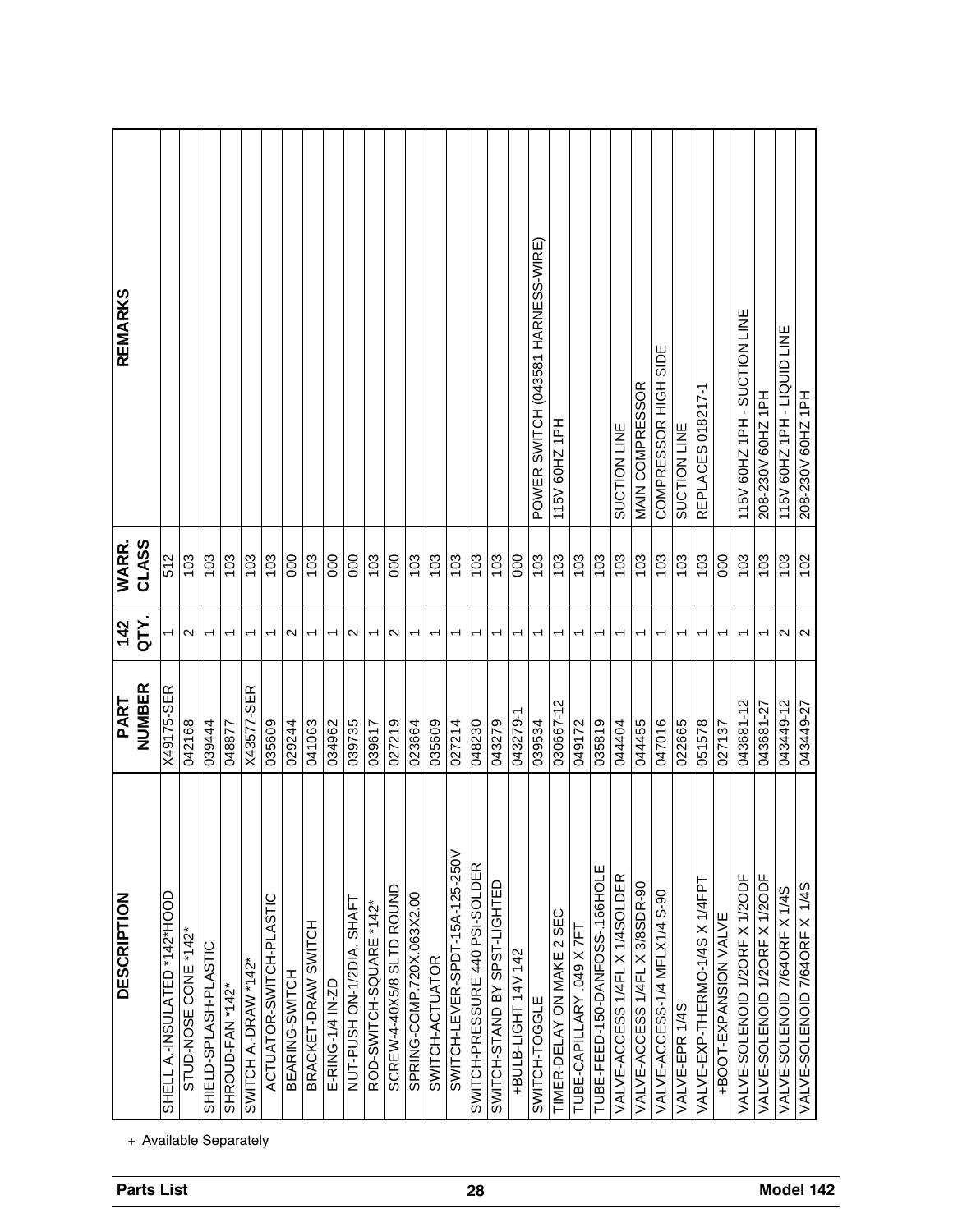| Model 142         | <b>DESCRIPTION</b>                                                                    | NUMBER<br>PART | QTY.<br>142              | CLASS<br>WARR.  | <b>REMARKS</b> |
|-------------------|---------------------------------------------------------------------------------------|----------------|--------------------------|-----------------|----------------|
|                   | 014212H879 - CANADA - 115V 60HZ 1PH<br>A/C-TECUMSEH-(R404A)<br>+ Available Separately |                |                          |                 |                |
|                   | MAN-OPER-COND 142 ROMANCE                                                             | 039709RM       | ↽                        | 000             |                |
|                   | CARD-CHECKOUT FREEZER FRENCH                                                          | 033941-F       |                          | $\overline{0}0$ |                |
|                   | LABEL-ATTN SVC ENG-FRENCH                                                             | 015068-FG      | ↽                        | 000             |                |
|                   | LABEL-CAUTION-GRD-FRENCH                                                              | 032164-FG      | ᡪ                        | 000             |                |
|                   | LABEL-DOOR-MOVE PART-FRENCH                                                           | 032749-FG      | $\overline{\phantom{0}}$ | 000             |                |
|                   | LABEL-WARN-COVER-FRENCH                                                               | 051433-F       | ω                        | 000             |                |
|                   | 눌<br>A/C-TECUMSEH-(R404A) - ROHS COMPLIA<br>014240HW00 - 220-240V 50HZ 1PH            |                |                          |                 |                |
|                   | <b>BELT-V-4L380</b>                                                                   | 860700         |                          | 000             |                |
|                   | COMPRESSOR - TECUMSEH                                                                 | 049302-40      | T                        | 512             |                |
|                   | +CAPACITOR-RUN                                                                        | 027087         | ↽                        | 212             |                |
|                   | +CAPACITOR-START                                                                      | 039567         | ↽                        | 212             |                |
| 29                | +RELAY-START-COMPRESSOR                                                               | 041064         | $\mathbf{\Omega}$        | 212             |                |
|                   | CONTROL-STANDBY-HOPPER-ROHS                                                           | X65831-SER     | T                        | 212             |                |
|                   | CORD A.-POWER *142*                                                                   | X66720-40      | ↽                        | 103             |                |
|                   | $*142*$<br>DIAGRAM-WIRING                                                             | 049264-40      | ↽                        | 000             |                |
|                   | <b>MOTOR-BEATER</b>                                                                   | 039563-34      |                          | 212             |                |
|                   | MOTOR-FAN 50 WATT W/GROUND                                                            | 029770-27      | T                        | 103             |                |
|                   | CCW<br>+FAN-5 BLADE 12" PUSH 22DEG                                                    | 049009         | ↽                        | 103             |                |
|                   | PANEL-SIDE *142* LEFT 50HZ                                                            | 049003         | ٣                        | 103             |                |
|                   | PULLEY-AK20X5/8                                                                       | 041162         |                          | 103             |                |
|                   | RELAY-3 POLE-25 AMP                                                                   | 067460-27      | ᡪ                        | 103             |                |
|                   | VALVE-SOLENOID 1/2ORF X 1/2ODF                                                        | 043681-27      | ᡪ                        | 103             |                |
|                   | <b>1/4S</b><br>VALVE-SOLENOID 7/64ORF X                                               | 043449-27      | $\mathbf{\Omega}$        | 102             |                |
| <b>Parts List</b> |                                                                                       |                |                          |                 |                |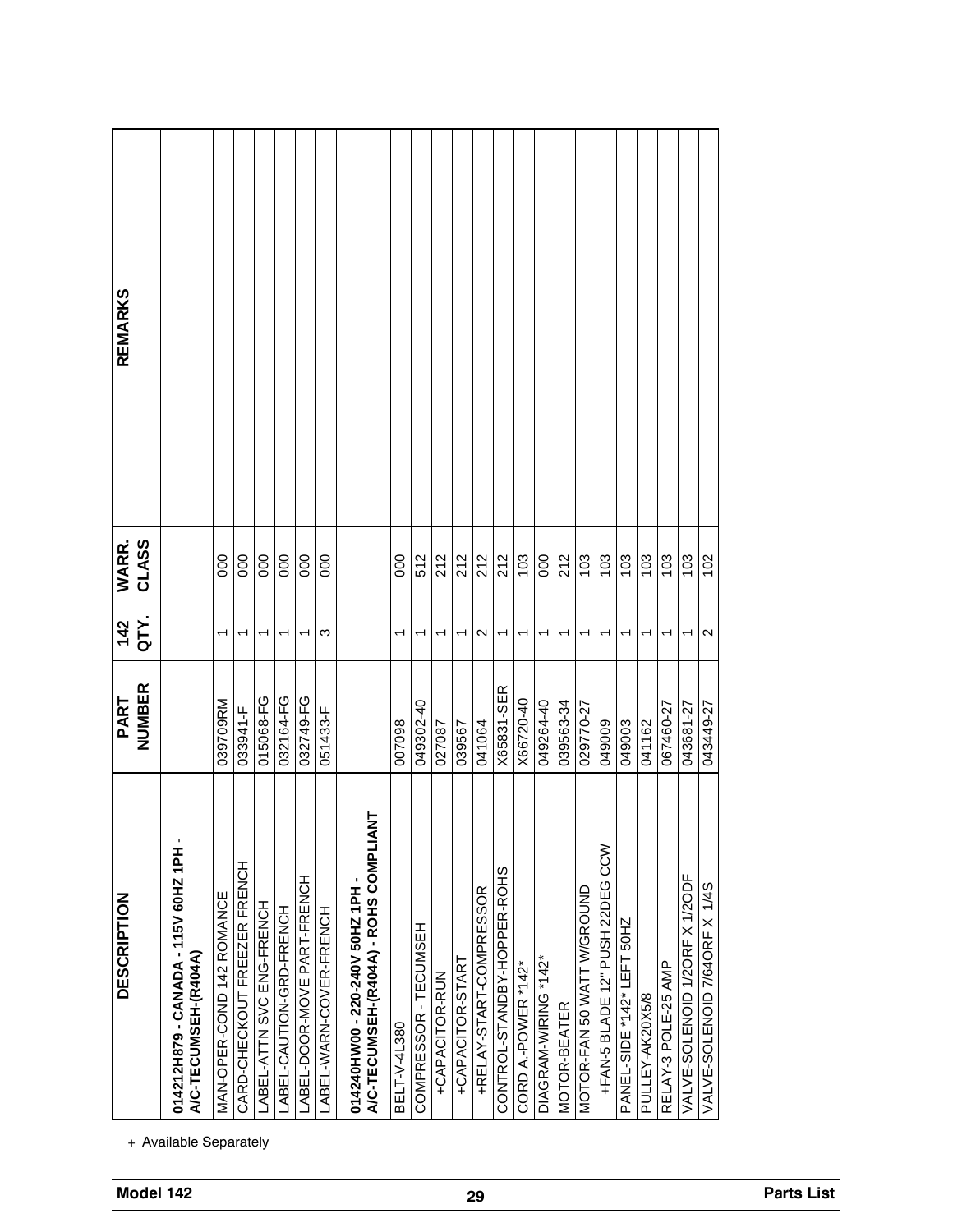| <b>Parts List</b>      | <b>DESCRIPTION</b>                                                                          | NUMBER<br>PART | QTY.<br>142              | CLASS<br>WARR. | REMARKS |
|------------------------|---------------------------------------------------------------------------------------------|----------------|--------------------------|----------------|---------|
| + Available Separately | 눌<br>A/C-TECUMSEH-(R404A) - ROHS COMPLIA<br>014240HW65 - 220-240V 50HZ 1PH<br><b>FRANCE</b> |                |                          |                |         |
|                        | BELT-V-4L380                                                                                | 007098         | ᡪ                        | 000            |         |
|                        | CARD-CHECKOUT FREEZER FRENCH                                                                | 033941-F       | ᡪ                        | 000            |         |
|                        | COMPRESSOR - TECUMSEH                                                                       | 049302-40      | ᡪ                        | 512            |         |
|                        | +CAPACITOR-RUN                                                                              | 027087         |                          | 212            |         |
|                        | +CAPACITOR-START                                                                            | 039567         | ᡪ                        | 212            |         |
|                        | +RELAY-START-COMPRESSOR                                                                     | 041064         | $\mathbf{\sim}$          | 212            |         |
|                        | CONTROL-STANDBY-HOPPER-ROHS                                                                 | X65831-SER     | ↽                        | 212            |         |
|                        | CORD A.-POWER *142*                                                                         | X66720-40      | T                        | 103            |         |
|                        | DECAL-INST-CLN HPR-FRENCH                                                                   | 019029-F       | T                        | 000            |         |
|                        | DECAL-TROUBLESHOOT-FRENCH                                                                   | 038374-F       | T                        | 000            |         |
|                        | DIAGRAM-WIRING *142*                                                                        | 049264-40      | ٣                        | 000            |         |
| 30                     | LABEL-ATTN SVC ENG-FRENCH                                                                   | 015068-FG      |                          | 000            |         |
|                        | LABEL-CAUTION-GRO-CORD                                                                      | 032165         |                          | 000            |         |
|                        | LABEL-DOOR-MOVE PART-FREN                                                                   | 032749-FG      | $\overline{\phantom{0}}$ | 000            |         |
|                        | LABEL-WARN-COVER-FRENCH                                                                     | 051433-F       | 4                        | 000            |         |
|                        | MAN-OPER-COND 142 ROMANCE                                                                   | 039709RM       | T                        | 000            |         |
|                        | MOTOR-BEATER                                                                                | 039563-34      | ↽                        | 212            |         |
|                        | MOTOR-FAN 50 WATT W/GROUND                                                                  | 029770-27      | ٣                        | 103            |         |
|                        | CCM<br>+FAN-5 BLADE 12" PUSH 22DEG                                                          | 049009         | ᡪ                        | 103            |         |
|                        | PANEL-SIDE *142* LEFT 50HZ                                                                  | 049003         |                          | 103            |         |
|                        | PULLEY-AK20X5/8                                                                             | 041162         | ᠇                        | 103            |         |
|                        | RELAY-3 POLE-25 AMP                                                                         | 067460-27      | ᡪ                        | 103            |         |
|                        | VALVE-SOLENOID 1/2ORF X 1/2ODF                                                              | 043681-27      | ᡪ                        | 103            |         |
|                        | VALVE-SOLENOID 7/64ORF X 1/4S                                                               | 043449-27      | $\mathbf{\Omega}$        | 102            |         |
| Model 142              |                                                                                             |                |                          |                |         |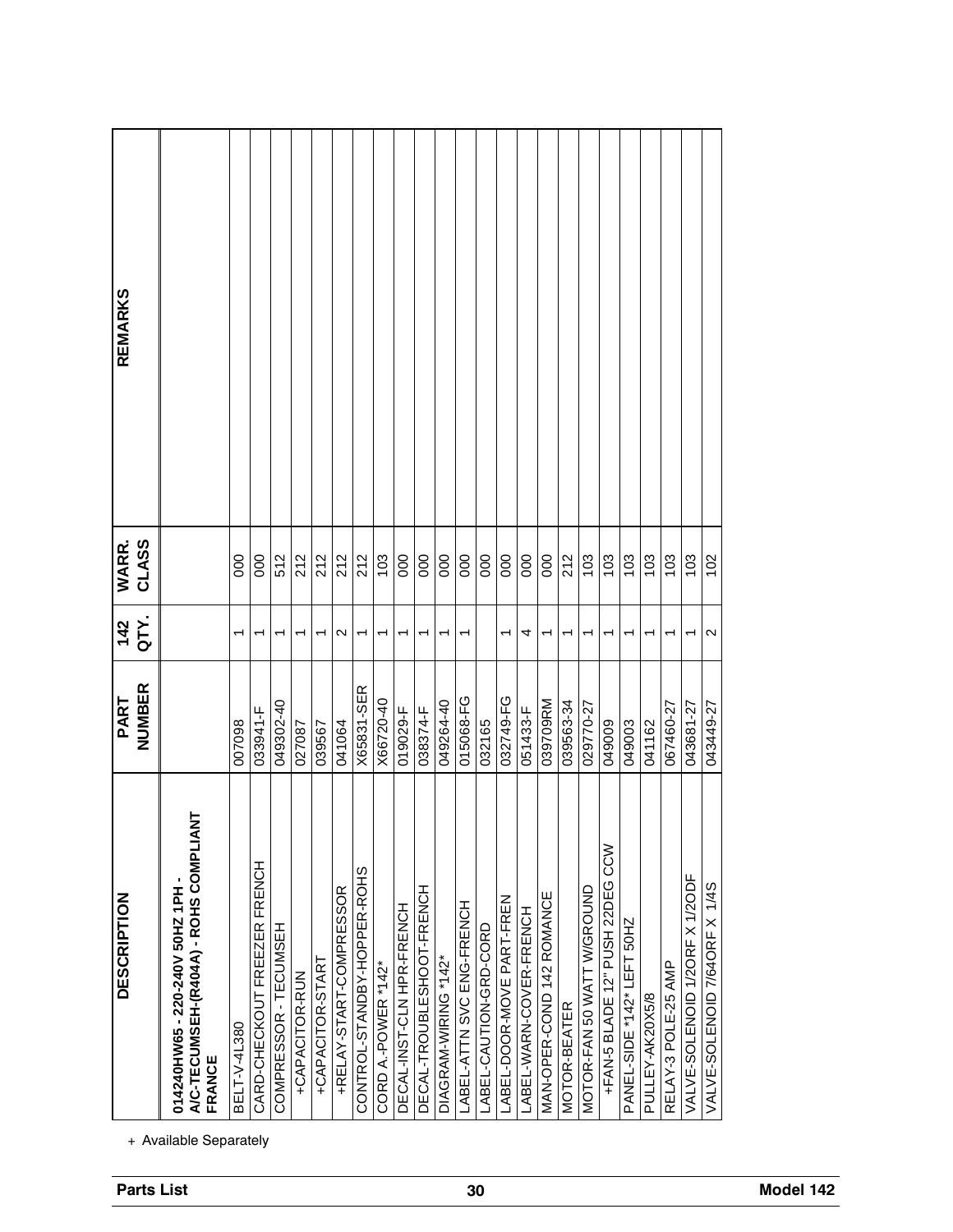| Model 142         | <b>DESCRIPTION</b>                                                                                                | NUMBER<br>PART | QTY.<br>142              | CLASS<br>WARR. | <b>REMARKS</b> |
|-------------------|-------------------------------------------------------------------------------------------------------------------|----------------|--------------------------|----------------|----------------|
|                   | 눈<br>A/C-TECUMSEH-(R404A) - ROHS COMPLIA<br>014240HW70 - 220-240V 50HZ 1PH<br>*GERMANY*<br>+ Available Separately |                |                          |                |                |
|                   | BELT-V-4L380                                                                                                      | 007098         |                          | 000            |                |
|                   | GERMAN<br>CARD-CHECKOUT FREEZER                                                                                   | 033941-G       | ᡪ                        | 000            |                |
|                   | COMPRESSOR - TECUMSEH                                                                                             | 049302-40      | ᡪ                        | 512            |                |
|                   | +CAPACITOR-RUN                                                                                                    | 027087         |                          | 212            |                |
|                   | +CAPACITOR-START                                                                                                  | 039567         | ᡪ                        | 212            |                |
|                   | +RELAY-START-COMPRESSOR                                                                                           | 041064         | N                        | 212            |                |
|                   | CONTROL-STANDBY-HOPPER-ROHS                                                                                       | X65831-SER     | $\overline{\phantom{0}}$ | 212            |                |
|                   | CORD A.-POWER *142*                                                                                               | X66720-40      | $\overline{ }$           | 103            |                |
|                   | DECAL-INST-CLN HPR-GERMAN                                                                                         | 019029-G       | $\overline{\phantom{0}}$ | 000            |                |
|                   | DECAL-TROUBLESHOOT-GERMAN                                                                                         | 038374-G       | $\overline{\phantom{0}}$ | 000            |                |
|                   | DIAGRAM-WIRING *142*                                                                                              | 049264-40      | T                        | 000            |                |
|                   | LABEL-ATTN SVC ENG-FRENCH                                                                                         | 015068-FG      | ↽                        | 000            |                |
| 31                | LABEL-DOOR-MOVE PART-FRENCH                                                                                       | 032749-FG      | T                        | 000            |                |
|                   | ABEL-WARN-COVER-GERMAN                                                                                            | 051433-G       | 4                        | 000            |                |
|                   | MAN-OPER-COND 142 ROMANCE                                                                                         | 039709RM       | ↽                        | 000            |                |
|                   | MOTOR-BEATER                                                                                                      | 039563-34      | ↽                        | 212            |                |
|                   | MOTOR-FAN 50 WATT W/GROUND                                                                                        | 029770-27      | ᡪ                        | 103            |                |
|                   | <b>NCC</b><br>+FAN-5 BLADE 12" PUSH 22DEG                                                                         | 049009         | ᡪ                        | 103            |                |
|                   | PANEL-SIDE *142* LEFT 50HZ                                                                                        | 049003         | ᠇                        | 103            |                |
|                   | PULLEY-AK20X5/8                                                                                                   | 041162         |                          | 103            |                |
|                   | RELAY-3 POLE-25 AMP                                                                                               | 067460-27      | ᡪ                        | 103            |                |
|                   | VALVE-SOLENOID 1/2ORF X 1/2ODF                                                                                    | 043681-27      | ᡪ                        | 103            |                |
|                   | <b>1/4S</b><br>VALVE-SOLENOID 7/64ORF X                                                                           | 043449-27      | $\mathbf{\Omega}$        | 102            |                |
| <b>Parts List</b> |                                                                                                                   |                |                          |                |                |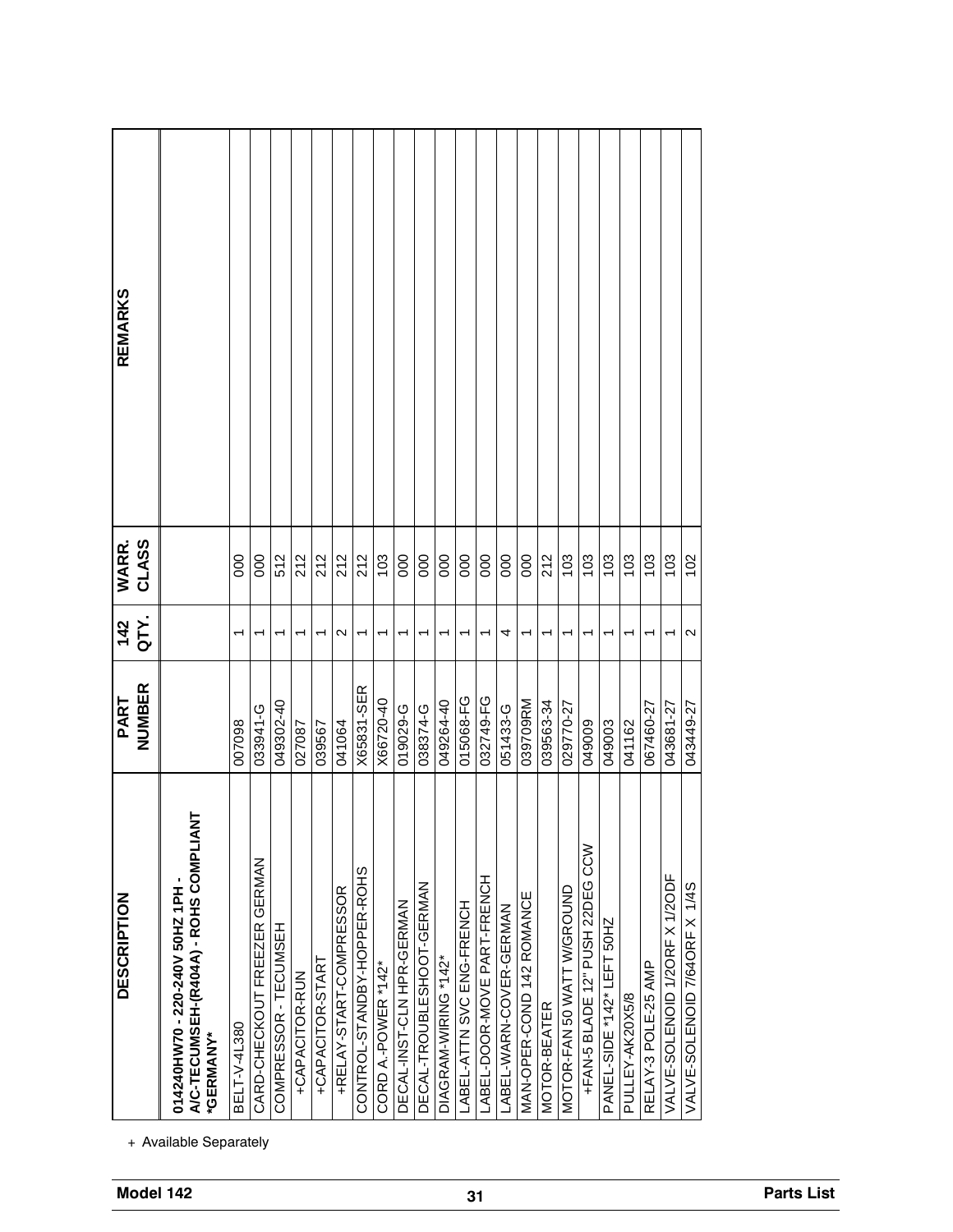| REMARKS                                                                                                                                                                                                                                                                                                            |                       |
|--------------------------------------------------------------------------------------------------------------------------------------------------------------------------------------------------------------------------------------------------------------------------------------------------------------------|-----------------------|
|                                                                                                                                                                                                                                                                                                                    |                       |
|                                                                                                                                                                                                                                                                                                                    |                       |
|                                                                                                                                                                                                                                                                                                                    |                       |
|                                                                                                                                                                                                                                                                                                                    |                       |
|                                                                                                                                                                                                                                                                                                                    |                       |
|                                                                                                                                                                                                                                                                                                                    |                       |
|                                                                                                                                                                                                                                                                                                                    |                       |
|                                                                                                                                                                                                                                                                                                                    |                       |
|                                                                                                                                                                                                                                                                                                                    |                       |
|                                                                                                                                                                                                                                                                                                                    |                       |
|                                                                                                                                                                                                                                                                                                                    |                       |
|                                                                                                                                                                                                                                                                                                                    |                       |
|                                                                                                                                                                                                                                                                                                                    |                       |
|                                                                                                                                                                                                                                                                                                                    |                       |
|                                                                                                                                                                                                                                                                                                                    |                       |
|                                                                                                                                                                                                                                                                                                                    |                       |
|                                                                                                                                                                                                                                                                                                                    |                       |
|                                                                                                                                                                                                                                                                                                                    |                       |
|                                                                                                                                                                                                                                                                                                                    |                       |
| 212<br>512<br>212<br>212<br>212<br>103<br>000<br>000<br>000<br>212<br>103<br>103<br>103<br>000<br>103<br>$\mathbf{\Omega}$<br>↽<br>$\overline{\phantom{0}}$<br>↽<br>ᡪ<br>↽<br>T<br>↽<br>٣<br>↽<br>T<br>↽<br>↽<br>↽<br>T<br>X65831-SER<br>X66720-40<br>039709RM<br>049264-40<br>049302-40<br>039563-34<br>029770-27 | 103<br>↽<br>067460-27 |